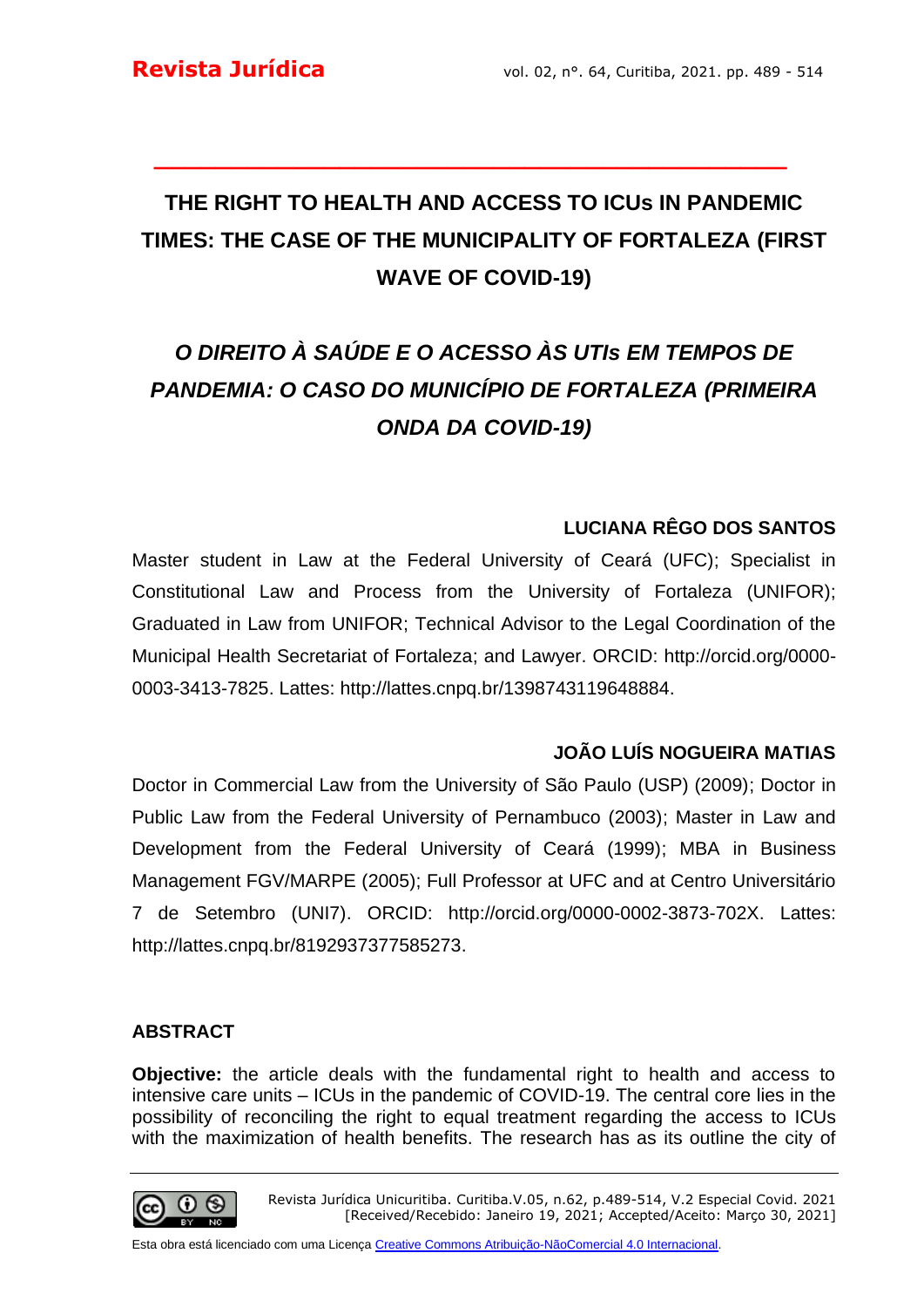Fortaleza, capital of Ceará, analyzing the period from March 1<sup>st</sup>, 2020 to June 19<sup>th</sup>, 2020 and the access criteria to ICUs adopted by the municipality.

**\_\_\_\_\_\_\_\_\_\_\_\_\_\_\_\_\_\_\_\_\_\_\_\_\_\_\_\_\_\_\_\_\_\_\_\_\_\_\_\_\_**

**Methodology:** the research is descriptive and exploratory, with analysis of doctrinal texts, normative acts and empirical data and based on deductive reasoning.

**Results:** in Fortaleza, the criteria stipulated by CFM Resolution No. 2,156/2016 are applied, adapted to the structural aspects of the local health service. The disease causes more severe damage in neighborhoods with low HDI, as found. The option for a single line of access to hospital beds, public or private, in the experienced pandemic, reveals itself as a mitigating measure of the imposed social inequalities, however, there are great difficulties for its implementation.

**Contributions:** the main contribution of this study is to draw attention to the compatibility of the right to equal treatment and the access to ICUs with the maximization of health benefits, emphasizing the analysis of the criteria for access to ICUs adopted by the Municipality of Fortaleza during the pandemic and regarding the need to implement public policies that mitigate social inequalities.

**Keywords:** Right to health; Criteria for access to the ICU; Single line; COVID-19**.**

#### *RESUMO*

*Objetivo: o artigo versa sobre o direito fundamental à saúde e o acesso às unidades de terapia intensiva – UTIs na pandemia COVID-19. O núcleo central situa-se na possibilidade de compatibilização do direito ao tratamento igualitário ao acesso às UTIs com a maximização de benefícios em saúde. A pesquisa tem como recorte a cidade de Fortaleza, capital do Ceará, sendo analisado o período de 01 de março de 2020 a 19 de junho de 2020 e os critérios de acesso às UTIs adotados pela referida municipalidade.* 

*Metodologia: a pesquisa é descritiva e exploratória, com análise de textos doutrinários, atos normativos e dados empíricos e baseada em linha de raciocínio dedutivo.*

*Resultados: em Fortaleza, aplicam-se os critérios estipulados pela Resolução CFM nº 2.156/2016, adaptados aos aspectos estruturais do serviço de saúde local. A doença ocasiona danos mais severos em bairros com baixo IDH, conforme constatado. A opção de fila única de acesso a leitos, públicos ou privados, na pandemia vivenciada, se revela como medida atenuante das desigualdades sociais impostas, todavia, constatam-se grandes dificuldade para sua implementação.*

*Contribuições: a principal contribuição do trabalho consiste em chamar a atenção*  para a compatibilização do direito ao tratamento igualitário o acesso às UTIs com a

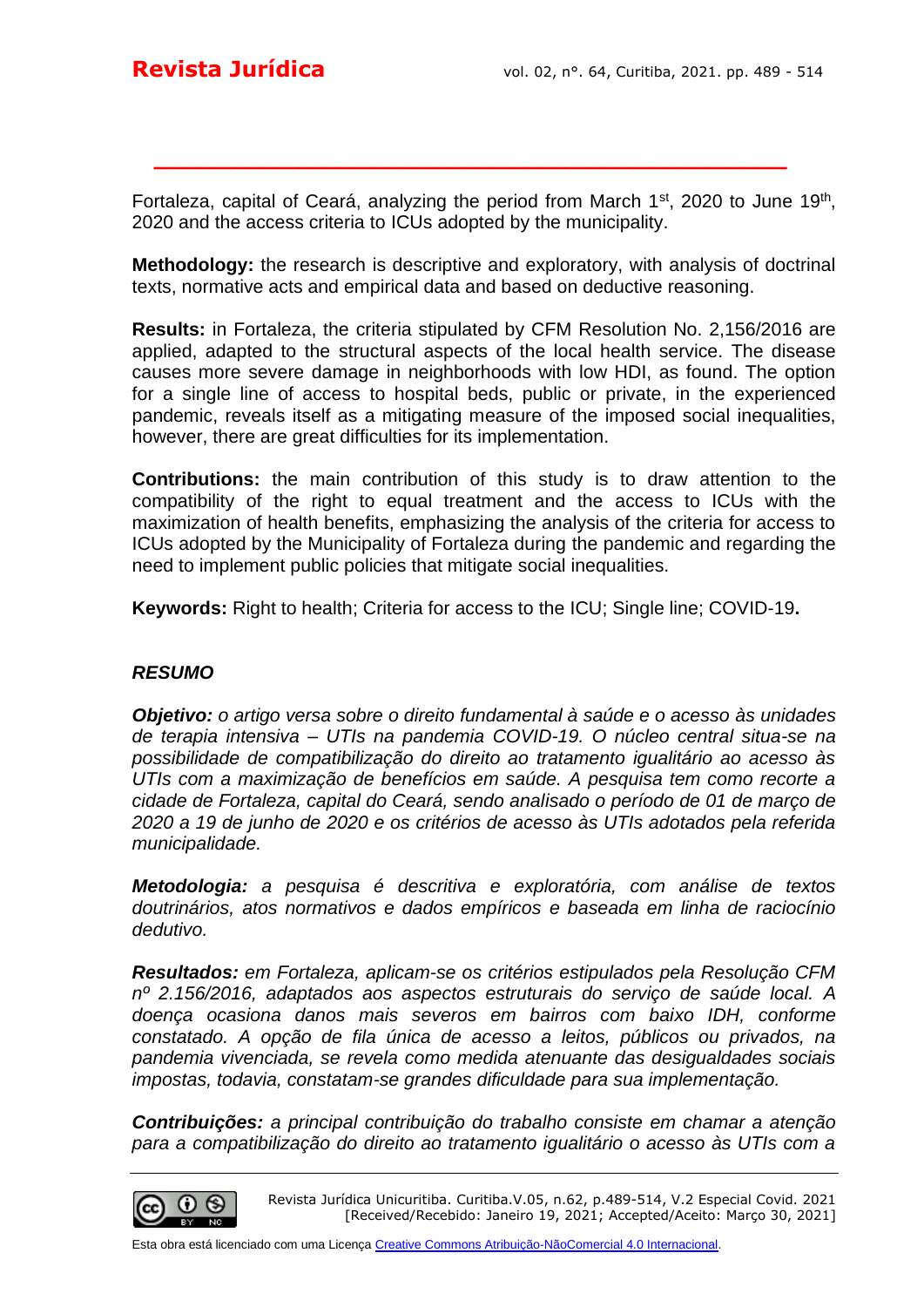*maximização de benefícios em saúde, dando ênfase à análise de critérios de acesso às UTIs adotados pelo Município de Fortaleza durante a pandemia e à necessidade de implementação de políticas públicas que atenuem as desigualdades sociais.*

**\_\_\_\_\_\_\_\_\_\_\_\_\_\_\_\_\_\_\_\_\_\_\_\_\_\_\_\_\_\_\_\_\_\_\_\_\_\_\_\_\_**

*Palavras-chaves: Direito à saúde; Critérios de acesso à UTI; Fila única; COVID-19.* 

### **1 INTRODUCTION**

The classic dilemma of the lack of resources imposes its optimization, which becomes even more drastic once it affects a common good such as health. It is explicit that everyone has the right to health, as universally guaranteed in the Constitution, which implies the right to hospitalization in intensive care units – ICUs. During the pandemic resulting from the proliferation of COVID-19, in which the demand for ICUs exceeds the supply, the definition of objective criteria for its access becomes extremely necessary.

The article's central issue is to analyze how it is possible to merge the equal treatment to which everyone is entitled with the need to maximize benefits, due to the scarcity of intensive care units and the high demand for hospital beds experienced in the pandemic. There have been many proposals of criteria for the access to ICUs, some with an unapologetically utilitarian bias, which will be analyzed in the light of constitutionally elected principles.

The perspective will not be only theoretical, the criteria applied in the conceding of ICUs in the Municipality of Fortaleza will be examined. Capital of the State of Ceará, situated in the Northeast of Brazil, Fortaleza is a city of tourist calling, with approximately three million inhabitants, marked by a profound social disparity.

It is noteworthy that the time lapse analyzed by this study – March  $1<sup>st</sup>$ , 2020 to June  $19<sup>th</sup>$ , 2020 – is considered one of the most critical periods experienced in the pandemic by the city of Fortaleza, one of Brazil's most affected cities by COVID-19.

Initially, the access to ICUs will be characterized as a logical consequence of the right to health. Afterwards, the analysis will fall on their access criteria from a critical perspective, aiming to debate their democratization. Then, the situation of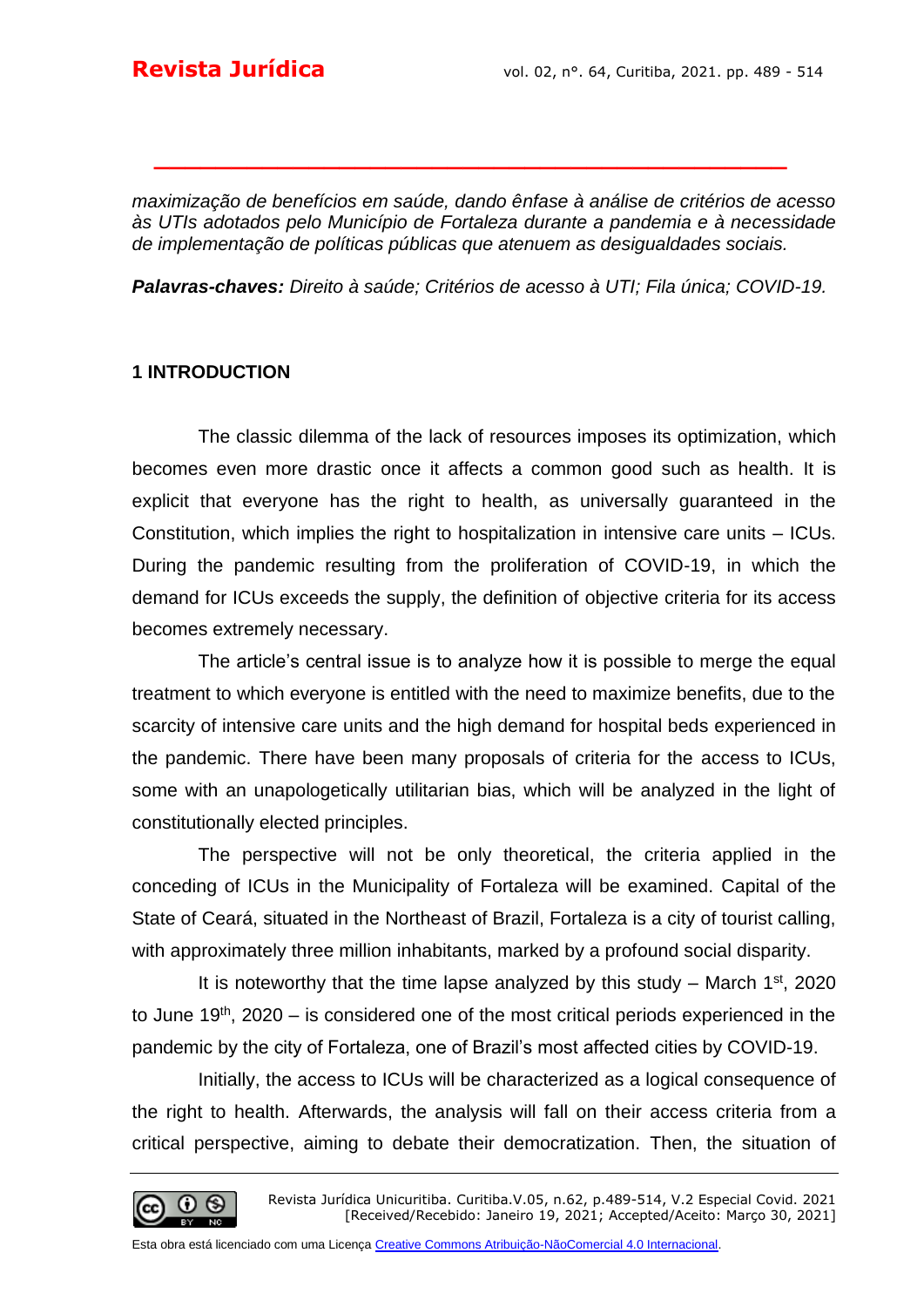Fortaleza in the referred period will be analyzed. At the end, the conclusions will be presented.

**\_\_\_\_\_\_\_\_\_\_\_\_\_\_\_\_\_\_\_\_\_\_\_\_\_\_\_\_\_\_\_\_\_\_\_\_\_\_\_\_\_**

The methodology is descriptive and exploratory, with the analysis of texts, especially doctrinal and normative acts, as well as empirical data. The data, indicators and information related to Fortaleza were obtained through the weekly epidemiological bulletin released by the Municipality of Fortaleza, as well as through the information request responded by the Municipal Health Department and the Report issued by the Center of Operations in Public Health Emergency (internal circulation document).

## **2 THE ACCESS TO ICUs AS AN EXPRESSION OF THE RIGHT TO HEALTH**

Brazil's current Federal Constitution can be considered the most innovative and progressive regarding the guarantee of fundamental social rights and, especially, concerning the achievement of the right to health. According to Sarlet and Figueiredo (2013), before its promulgation, a "fundamental right to health" could not be recognized, since the previous provisions were limited to sparse norms, such as the guarantee to "public aid", inscribed in the 1824 Constitution, the inviolability of the right to subsistence and the imposition of the adoption of legislative and administrative measures to restrict child morbidity and prevent the spread of infectious disease, instituted by the Constitutional Charter of 1934.

The normative-constitutional model of 1988 broke previously reached paradigms to bring independence to the right to health, which was no longer necessarily correlated to the guarantee of social welfare. The breach with the established liberal normative tradition and the compliance, on the other hand, with the claims of the Sanitary Reform Movement, signed in the conclusions of the VIII National Health Conference, triggered new boundaries to the right to health in Brazil (SARLET; FIGUEIREDO, 2013).

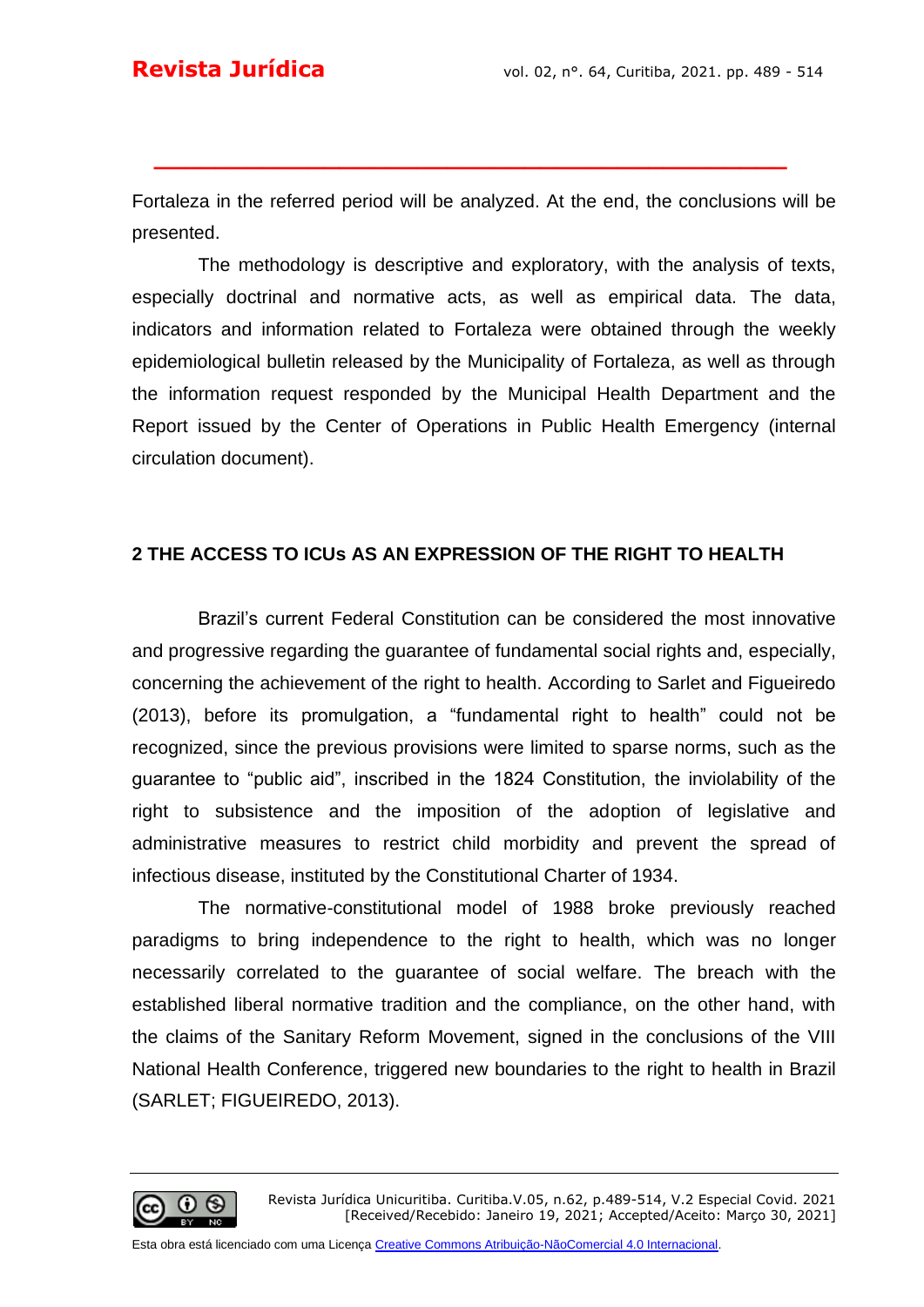Another significant aspect that led to the installation of the new scenario, as emphasized by Hachem (2013), was the consolidation of the Constitution's idea of supremacy, which established validity parameters of the material content of all of the other norms of the legal system, and consolidated more relevant social values, whose compliance is mandatory not only to the legislator, but also to the judge and the Administration. The appreciation of the dignity of the human person and of the fundamental rights takes on new dimensions, making it possible to refer to a Constitutional Right of effectiveness, with concerns focused on the legal and social efficiency of the constitutional provisions.

**\_\_\_\_\_\_\_\_\_\_\_\_\_\_\_\_\_\_\_\_\_\_\_\_\_\_\_\_\_\_\_\_\_\_\_\_\_\_\_\_\_**

The current constitutional order, therefore, recognized the right to health as a duty of the State, which became responsible for adopting measures to protect, promote and recover health, providing, if applicable, the most appropriate and effective treatment to fit the patients' need. Aiming to provide full physical, mental, and social well-being to all, it is determined that the State's actions and services must focus on protection (preventive health), promotion (promotional health) and health recovery (curative health), according to the international concept of health established by the World Health Organization (1946).

Despite the innovations, the constitutional order was not able to align itself with the reality of the Brazilian economy, where the scarcity of public resources prevails, especially regarding the funding and execution of several social rights. As time goes by, continuous advances occur both in scientific knowledge and in the cost of health assistance. However, unlike what usually happens in other sectors, technological advancement does not necessarily imply cost reduction, increasing the insufficiency. As concluded by Dworkin (2005), the rise of the prices in the health sector is not due to a more expensive traditional medicine, but to the advent of new medical treatments, since the technologies in this area are not substitutes, but cumulative, including in intensive care.

In fact, the increase in the demand for intensive care is a global phenomenon resulted from several factors, such as population growth and aging, an increase in the prevalence of comorbidities, etc. (RHODES; CHICHE; MORENO, 2011).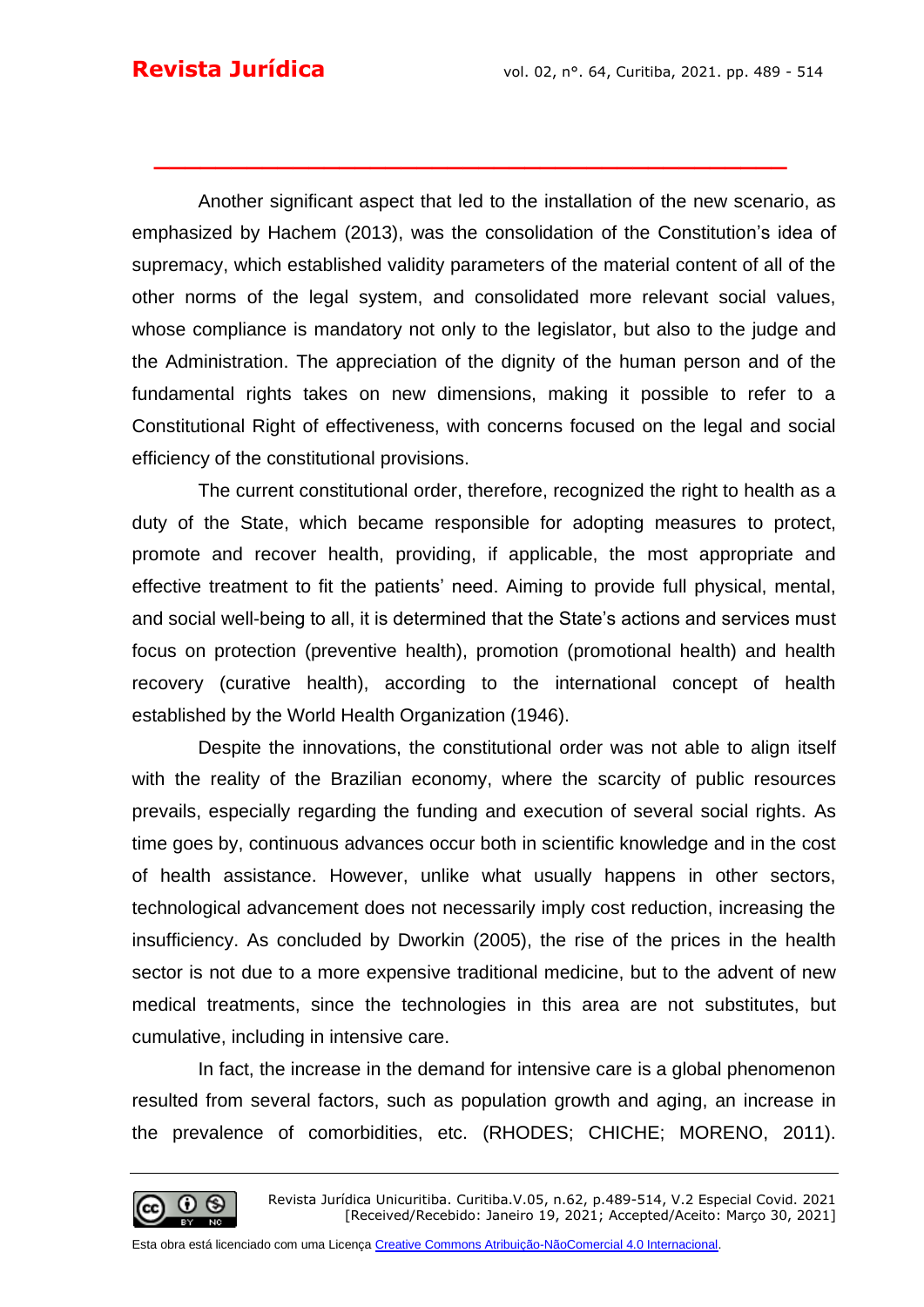However, it must be considered that after the declaration of the World Health Organization (ORGANIZAÇÃO DAS NAÇÕES UNIDAS, 2020) regarding the existence of a global pandemic, caused by COVID-19, on March  $11<sup>th</sup>$ , 2020, there was an escalation of the situation.

**\_\_\_\_\_\_\_\_\_\_\_\_\_\_\_\_\_\_\_\_\_\_\_\_\_\_\_\_\_\_\_\_\_\_\_\_\_\_\_\_\_**

The high rate of infection and the severe respiratory damage caused by COVID-19 culminated in the urgent need to expand access to ICU beds in many countries around the world, including Brazil, where an insufficient capacity in the care for patients in critical and unstable conditions was already verified.<sup>1</sup>

In this context, the importance of the access to ICUs in the realization of the fundamental right to health should be emphasized, considering that its primary goal is to aid critical patients, that present instability or risk of vital clinical instability and face the risk of death (CONSELHO FEDERAL DE MEDICINA, 2020).

In the national normative scope, CFM Resolution No. 2.271, of February 14<sup>th</sup>, 2020, in its article 1, legally defines ICU as:

> [...] hospital environment with an organized system to offer high complexity vital support, with multiple modalities of monitoring and advanced organic support to preserve life during clinical conditions of extreme severity and risk of death from organ failure. This assistance is provided continuously, 24 hours a day, by a specialized multidisciplinary team (CONSELHO FEDERAL DE MEDICINA, 2020, s. p.).

Therefore, the existence of a multidisciplinary team specially trained and equipped, dedicated to the treatment and monitoring of patients facing the risk of death, as well as the existence of facilities to support vital functions, significantly favor the preservation of life and effective treatment of the ill (INTENSIVE CARE SOCIETY, 2013).

Although the Federal Constitution has not defined, specifically, the meaning of the right to health, it must be understood that it is linked, intimately, to the

$$
\textcircled{\tiny{}}\bullet \textcircled{\tiny{*}}
$$

<sup>1</sup> According to data from the Brazilian Intensive Care Association (2020), in a period prior to the pandemic, the World Heal Organization recommended that the ideal ratio of ICU beds would be 1 to 3 for every 10,000 inhabitants. However, with the outbreak of COVID-19, the number of beds recommended by the referred International Organization proved to be insufficient during the pandemic. Also, a discrepancy in the number of ICU beds in Brazil as early as 2019 can be noted, as shown bt data from the Brazilian Institute of Geography and Statistics (2019).

Revista Jurídica Unicuritiba. Curitiba.V.05, n.62, p.489-514, V.2 Especial Covid. 2021 [Received/Recebido: Janeiro 19, 2021; Accepted/Aceito: Março 30, 2021]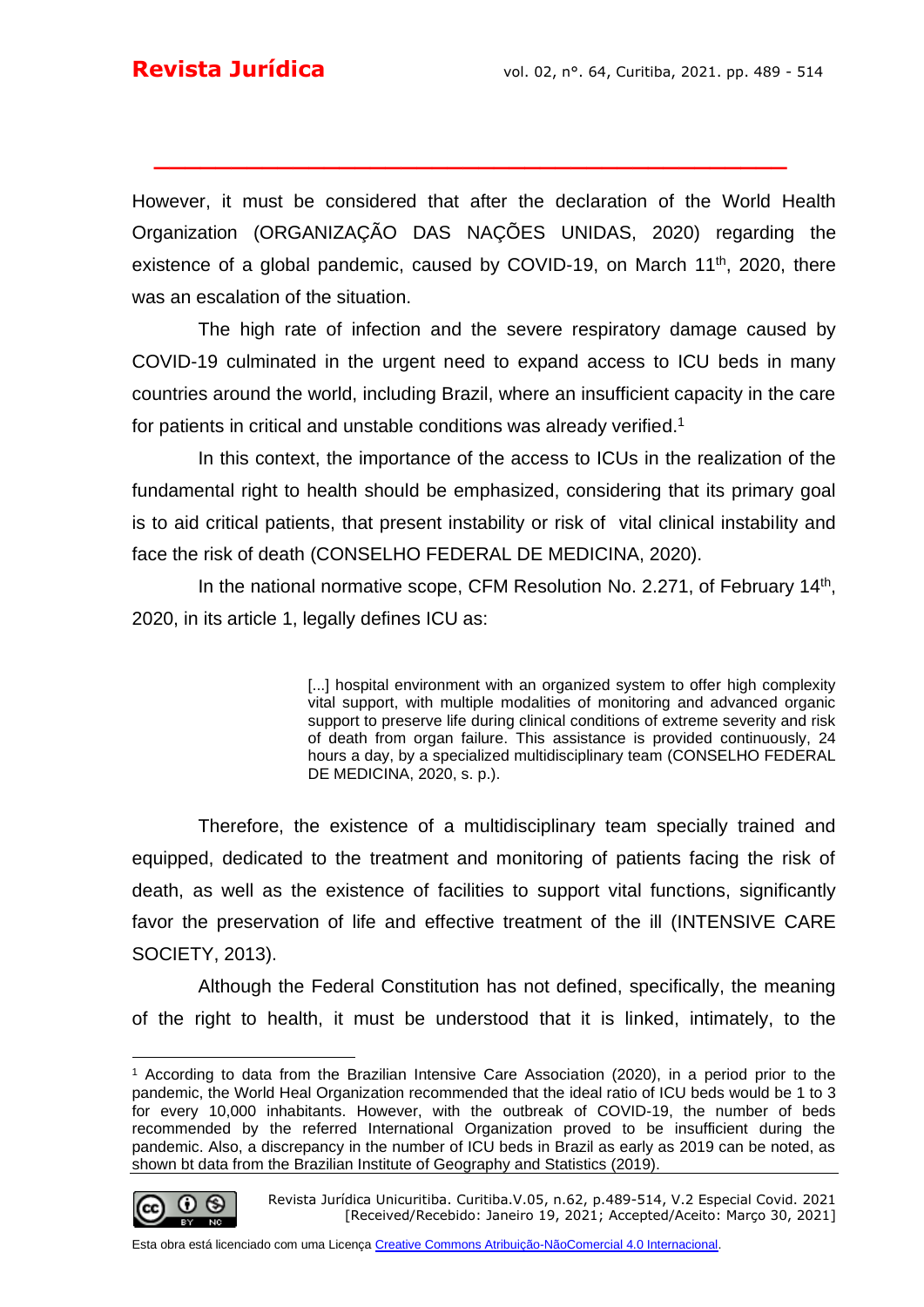protection of life, physical integrity, and the dignity of the human person, being directly connected to the existential minimum. According to Sarlet and Figueiredo (2013), a strong jurisprudential and doctrinal tendency regarding the recognition of subjective positions may be noted, as a result from the right to health in the condition of a right to material benefits, both in the hypothesis of the individual's risk of death, or even in situations in which the provision enables the concept of an existential minimum, that is, the guarantee of basic conditions of life with dignity and some quality.

**\_\_\_\_\_\_\_\_\_\_\_\_\_\_\_\_\_\_\_\_\_\_\_\_\_\_\_\_\_\_\_\_\_\_\_\_\_\_\_\_\_**

It is worth highlighting that this minimum should not be limited only to preventative health actions, but also should include efforts related to curative health, such as the access to ICU beds, essential for maintaining the life of critically ill patients who are at risk or present vital clinical instability. Therefore, those who may need to be hospitalized in intensive care beds deserve legal safeguard, to achieve the right to health in a humanized, holistic, and safe way.

Facing the constant innovation and rising costs of health equipment, the state limitation for the accomplishment to the right to health is a recurrent theme in the contemporary debate (ALCÂNTARA, 2016). The deficit in the implementation has caused the phenomenon "judicialization of the right to health" (CONSELHO NACIONAL DE JUSTIÇA, 2019), resulting in deleterious effects on the organization of the health system (MATIAS; MUNIZ, 2015). The theme is beyond the scope of this article, but it is extremely important.

As seen, in an environment of scarcity, objective criteria of access to ICUs must be determined, which will be analyzed from now on.

## **3 BETWEEN ICU ACCESS EQUITY AND THE MAXIMIZATION OF HEALTH BENEFITS**

Facing the scenario of tragic choices during the pandemic caused by COVID-19, although everyone has the right to effective treatment, access to ICUs has been

(cc) |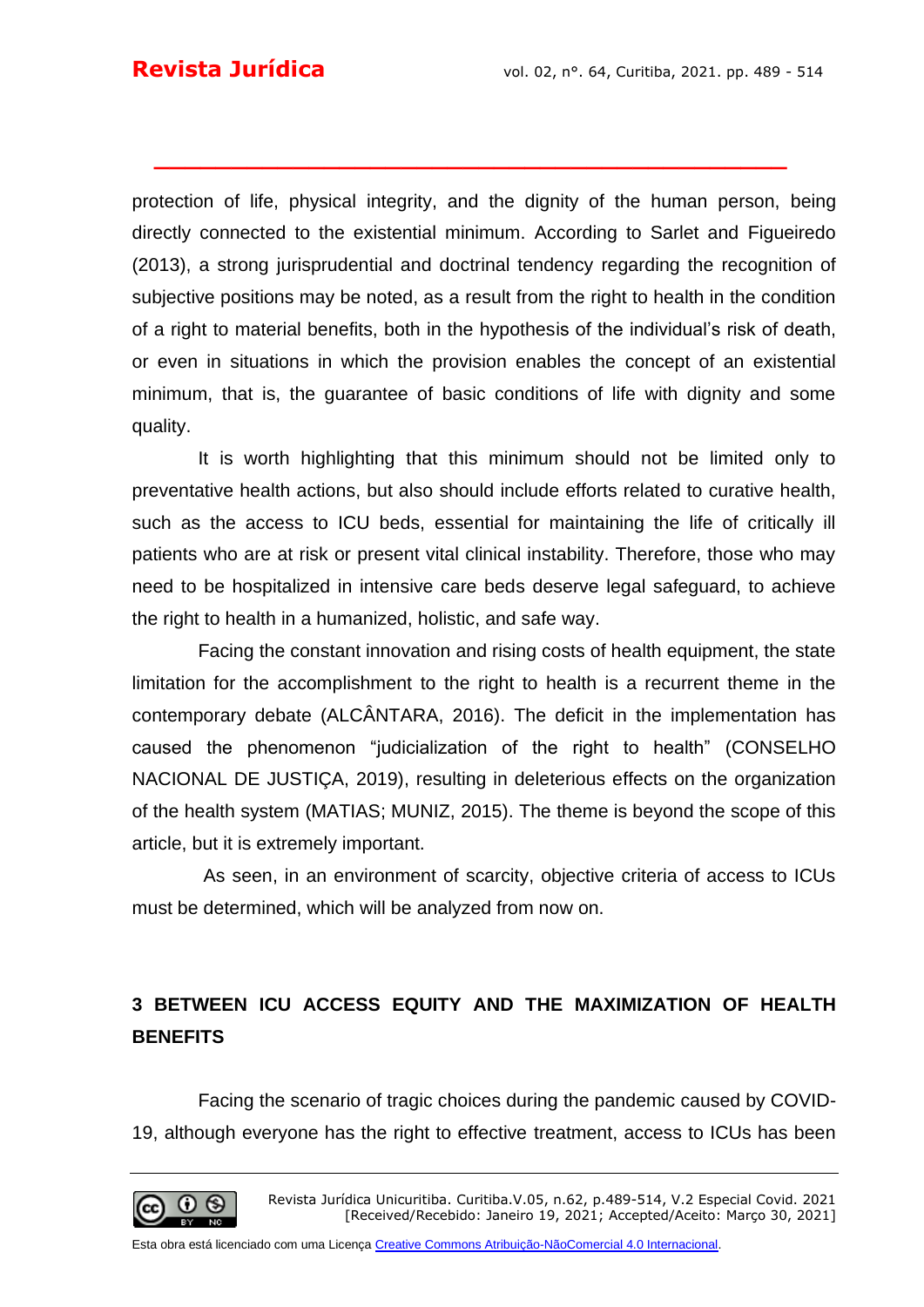restricted. The high global demand for health equipment and the lack of qualified human resources has banned the expansion of new ICU beds with the necessary survival equipment, especially ventilators.

**\_\_\_\_\_\_\_\_\_\_\_\_\_\_\_\_\_\_\_\_\_\_\_\_\_\_\_\_\_\_\_\_\_\_\_\_\_\_\_\_\_**

So, the problem becomes the definition of parameters of choice, of electing criteria to define those who will have access to health equipment and, at last, will increase the chances of cure. Thus, it is necessary to establish a screening model balanced in the light of the universality of the right to health and the exceptional nature of the current situation.

## 3.1 THE CRITERIA CONSOLIDATED BY THE FEDERAL COUNCIL OF MEDICINE – CFM

The Federal Council of Medicine – CFM (2016), through CFM Resolution No. 2.156/2016, establishes parameters for prioritizing admission and discharge from the intensive care unit, which must take into account the resources available in the care unit, based on the patient's diagnosis and needs (accordingly justified by the requesting physician and registered in the medical record), on the clinical condition and on the potential benefit for the ill with the therapeutic interventions and prognosis.

Tuned with the constitutional text, specifically with articles  $1<sup>st</sup>$ , III;  $5<sup>th</sup>$ , I; and 196 of the Federal Constitution, criteria based on religion, ethnicity, sex, nationality, color, sexual orientation, age, social status, political opinion, disability or any other form of discrimination are ruled out (BRASIL, 1988).

Five levels of hospitalization priority are established, opposite of the order of magnitude: Priority 1 - patients who need life support interventions, with a high probability of recovery and without any limitation of therapeutic support; Priority 2 patients who need intensive monitoring, due to the high risk of needing immediate intervention, and without any limitation of therapeutic support; Priority 3 - patients who need life support interventions, with low probability of recovery or with limitation of therapeutic intervention; Priority 4 - patients who need intensive monitoring, due to

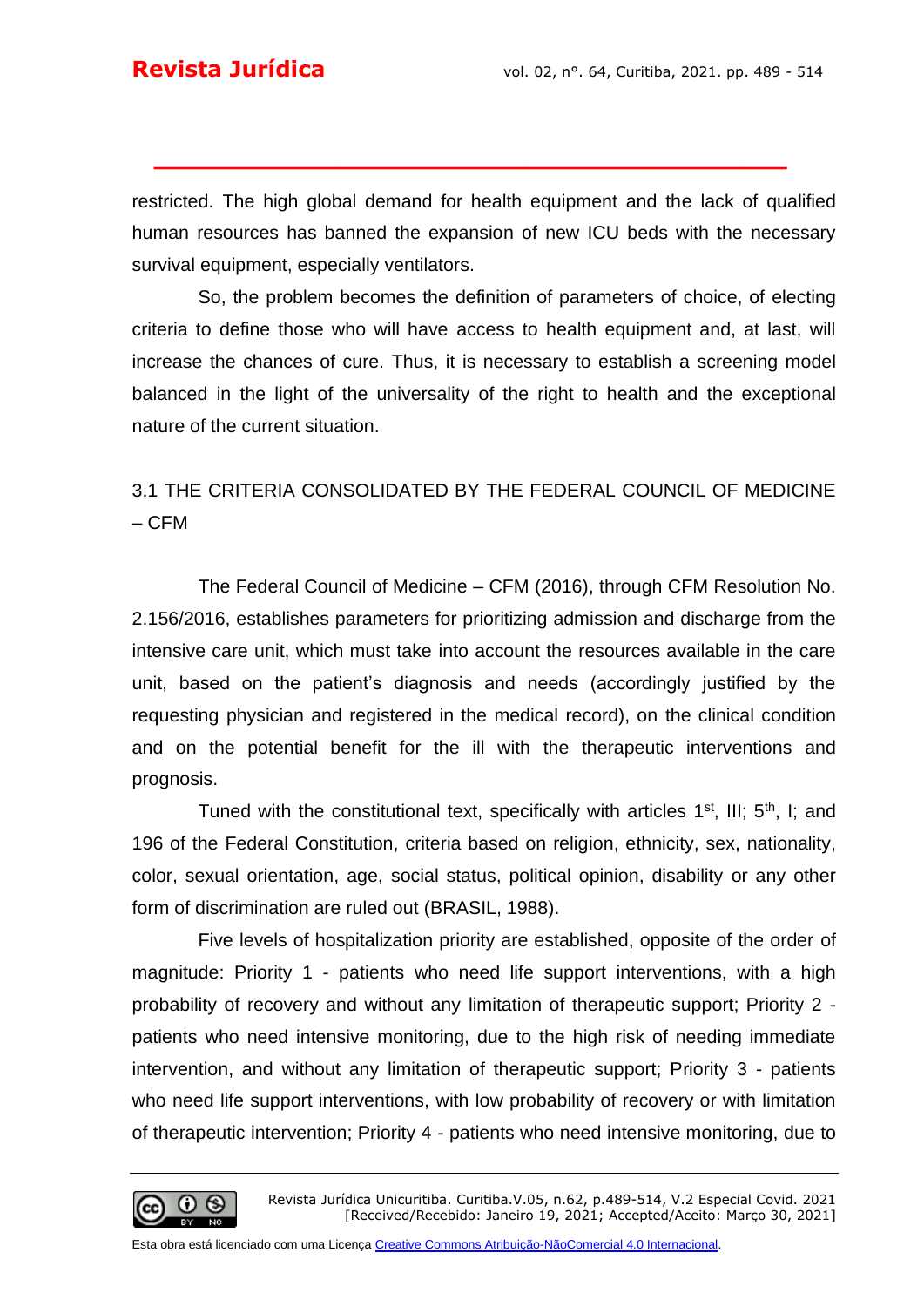the high risk of needing immediate intervention, but with limitation of therapeutic intervention; Priority 5 - patients with terminal illness, or dying, with no possibility of recovery.<sup>2</sup>

**\_\_\_\_\_\_\_\_\_\_\_\_\_\_\_\_\_\_\_\_\_\_\_\_\_\_\_\_\_\_\_\_\_\_\_\_\_\_\_\_\_**

CFM Resolution No. 2,271, dated on February 14, 2020, besides defining intensive care units and intermediate care units according to their complexity and level of care, as well as determining the medical technical responsibility, ethical responsibilities, qualifications and obligations of the medical team that are necessary for its proper functioning, clearly states, in item 3.1, Annex I, that the criteria for admission and discharge from the ICU must be guided by CFM Resolution No. 2,156/2016 (CONSELHO FEDERAL DE MEDICINA, 2020). These parameters have been used in Brazil, in general, in the pre-pandemic phase and are still being used currently.

The assumption of a minimum standard of disease severity is established, which is used to give priority to patients that need life support interventions, with high probability of recovery and without any limitation of therapeutic support, a priority that decreases according to the reduction of the chances of recovery, which means that the privilege is guaranteed to those whose life is more likely to be saved.

Based on the general criteria of the situation's severity, an equitable parameter, the chance of recovery is privileged, without any distinction grounded on religion, ethnicity, sex, nationality, color, sexual orientation, age, social status, political opinion, disability, or any other form of discrimination. The discretion enshrines the option for the highest amount of lives susceptible of being saved, whether national or foreign, black or white, elderly or children, rich or poor. It is necessary that the indication of the priority degree results from a perfect analysis of the reality, with a precise justification of the clinical situation in the patient's medical report, to ensure transparency and eradicate influences from others, such as relatives.

<sup>2</sup> In general, patients with terminal illness or dying are not suitable for admission to the ICU (except if they are potential organ donors). However, their admission may be justified on and exceptional basis, considering the peculiarities of the case and conditioned to the discretion of the intensive care physician.



Revista Jurídica Unicuritiba. Curitiba.V.05, n.62, p.489-514, V.2 Especial Covid. 2021 [Received/Recebido: Janeiro 19, 2021; Accepted/Aceito: Março 30, 2021]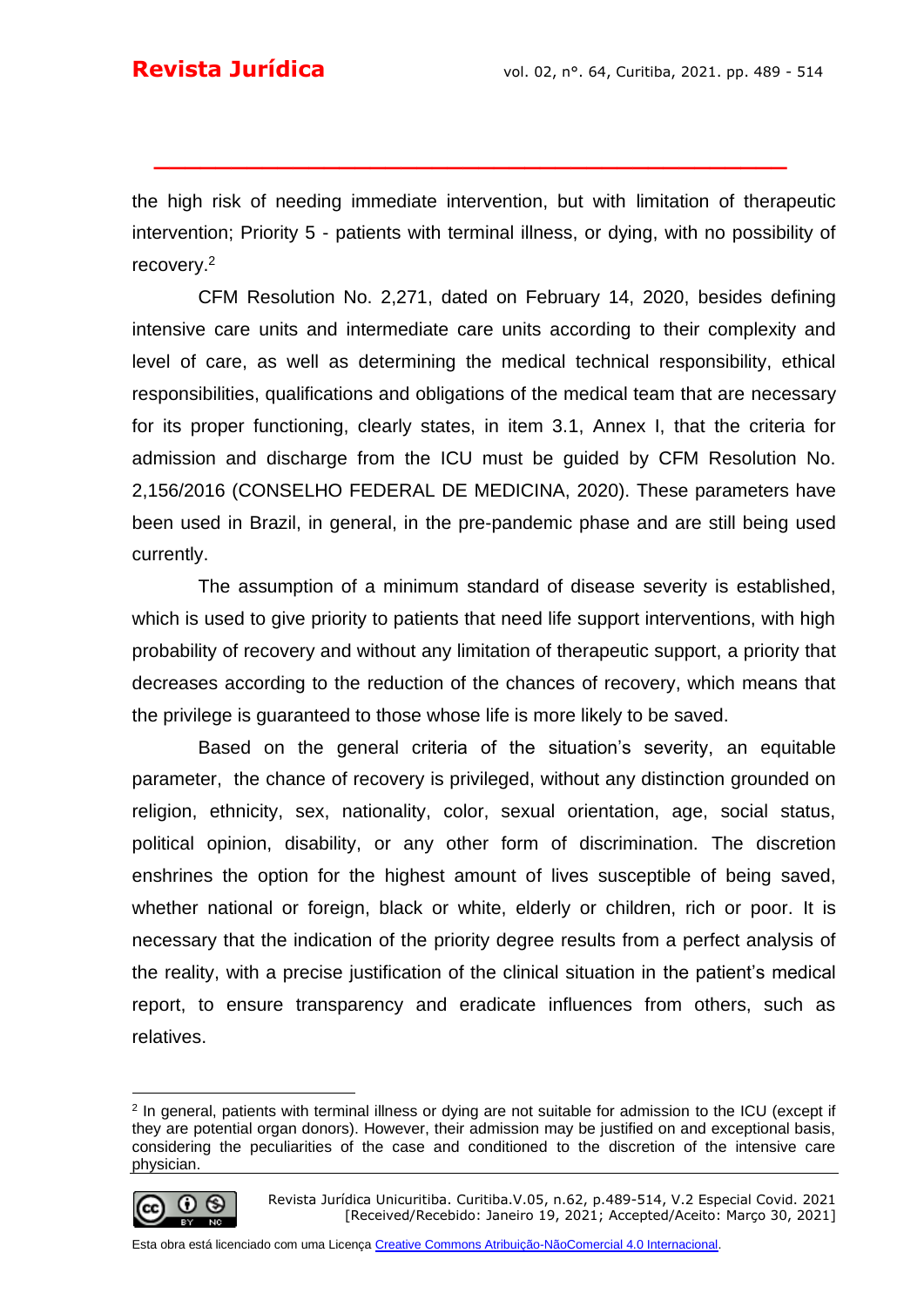With the severe crisis of access to health equipment nowadays, several parameters have been projected for its access, which will now be analyzed.

**\_\_\_\_\_\_\_\_\_\_\_\_\_\_\_\_\_\_\_\_\_\_\_\_\_\_\_\_\_\_\_\_\_\_\_\_\_\_\_\_\_**

### 3.2 ADDITIONAL PARAMETERS TO ACCESS ICUS

Other criteria regarding the access to ICUs have been suggested, based on the conception that public policies must be economically efficient, understanding as such the prioritization of choices that benefit the highest number of people, considering that, at its core, it should be the greatest number of years of life or, even, the greatest number of years of life with quality. Tuned with utilitarian suggestions, the Brazilian Intensive Care Association – AMIB presented a Protocol regarding the allocation of scarce resource during the COVID-19 pandemic, in a purely suggestive manner.

In its initial version, suggested in April 2020, a criterion of prioritization to access ICUs based on the chance of benefit was proposed, equally applied to all the patients, regardless of subjective considerations concerning quality of life. It respected the equalization of the opportunity of individuals to go through the different cycles of life, which does not favor the elderly, even if healthy. It proposed tiebreaker criteria, sequentially, the score of clinical fragility, the total severity score of Sequential Organ Failure Assessment (SOFA), a criterion for checking the probability of survival proposed by professors of the University of Pittsburgh School of Medicine, with the title "Allocation of Scarce Critical Care Resources During a Public Health Emergency" (KRETZER *et al.*, 2020; WHITE, 2020), and the randomization. It is noticeable that the legal inadequacy of the document was clear.

In the version launched in the beginning of May 2020, it evolved to exclude the criterion of age group as an element to access treatment, since it is discriminatory and is not in line with the Federal Constitution. The inclusion of a functionality measure is the main difference between the two versions (KRETZER *et al.*, 2020).

On the other hand, there are criteria that are based on the factor of the number of years with life quality, which perpetuate previous existing disparities. The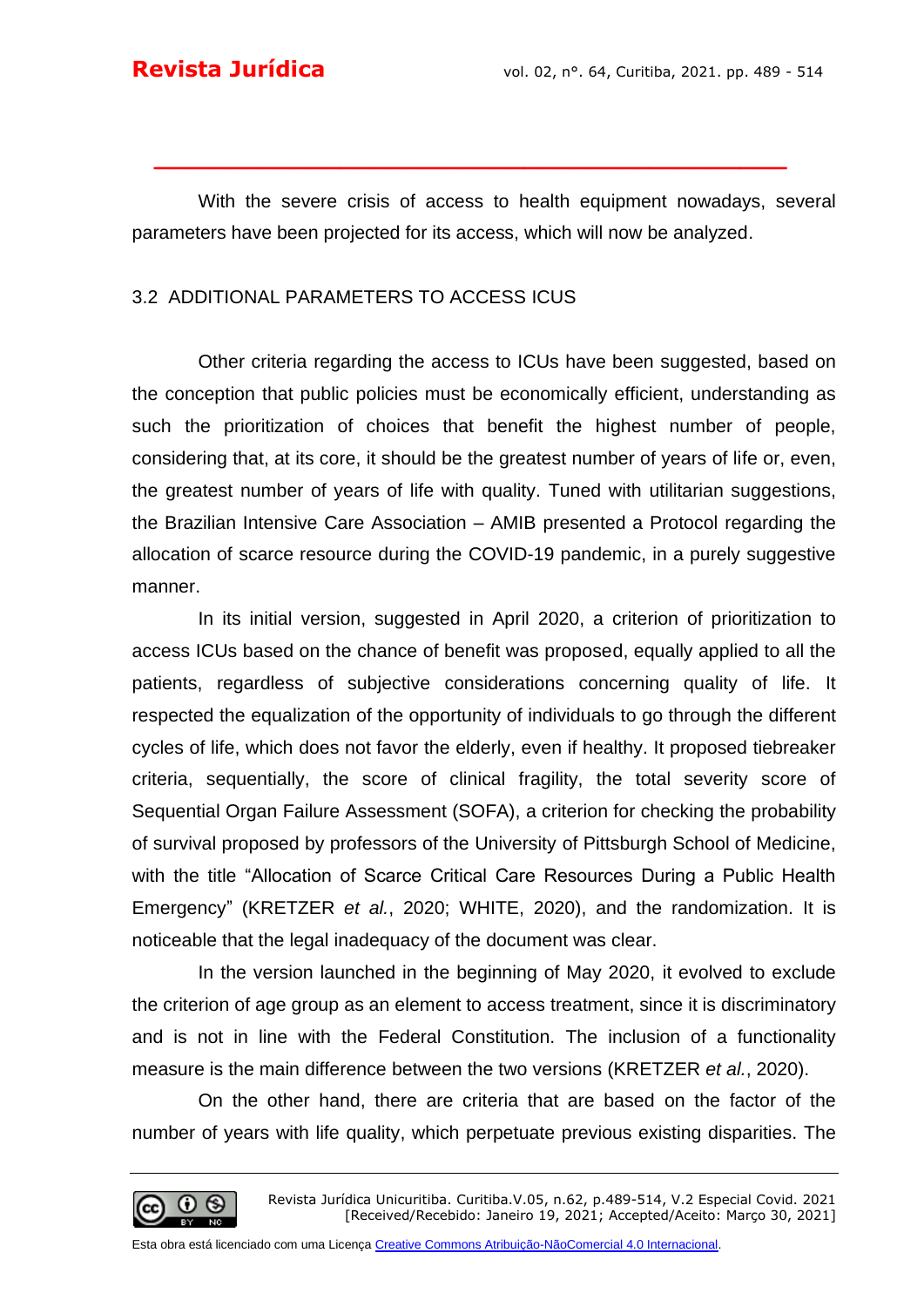Quality Adjusted Life Years – QALY, suggested as a health parameter by the National Institute for Health Care Excellence – NICE (2020), public body of the English department of health, is an example.

**\_\_\_\_\_\_\_\_\_\_\_\_\_\_\_\_\_\_\_\_\_\_\_\_\_\_\_\_\_\_\_\_\_\_\_\_\_\_\_\_\_**

In the last years, QALYs have become widely used indicators in health outcomes and this basically occurs due to three important factors: 1) they combine changes in morbidity (quality) and mortality (quantity) in a single indicator; 2) they are calculated through simple multiplication, although the previous estimate of utilities associated with certain health conditions is a complicating factor; 3) they are based on a peculiar economic analysis tool applied to the health area, in the analysis of cost-utility (DRUMMOND *et al.*, 1997).

QALY is centered on the objective of preserving as many years with quality as possible. Based on the determination of health conditions that would be preferentially understood as desirable, a perfectly healthy life parameter is established, assigning a perfectly healthy life unit (QALY) for each year of life in such circumstance. The same criterion, years of life with quality, results from the application of clinical scales of fragility (CECHINEL, 2015), in which clinical aspects that may compromise the capacity of recovery are indicated, drifting away the priority to the access of ICUs for the individuals that fit in them (NATIONAL INSTITUTE FOR HEALTH AND CARE EXCELLENCE, 2020).

All these criteria must be balanced in the light of the argument that the customary use of efficiency is not a value itself, but a mere instrument for the achievement of constitutionally foreseen purposes, in this case, the right to health. It should be noted that the legal order can use economic parameters, which lead to more objective analysis, as long as it does not use them to dismiss constitutionally elected values.

Therefore, legal efficiency, which means adequacy to constitutional values, can not be confused with economic efficiency, relevant to the optimization of resources. Although it may be influenced by the last one, in case there is a conflict, legal efficiency must prevail.

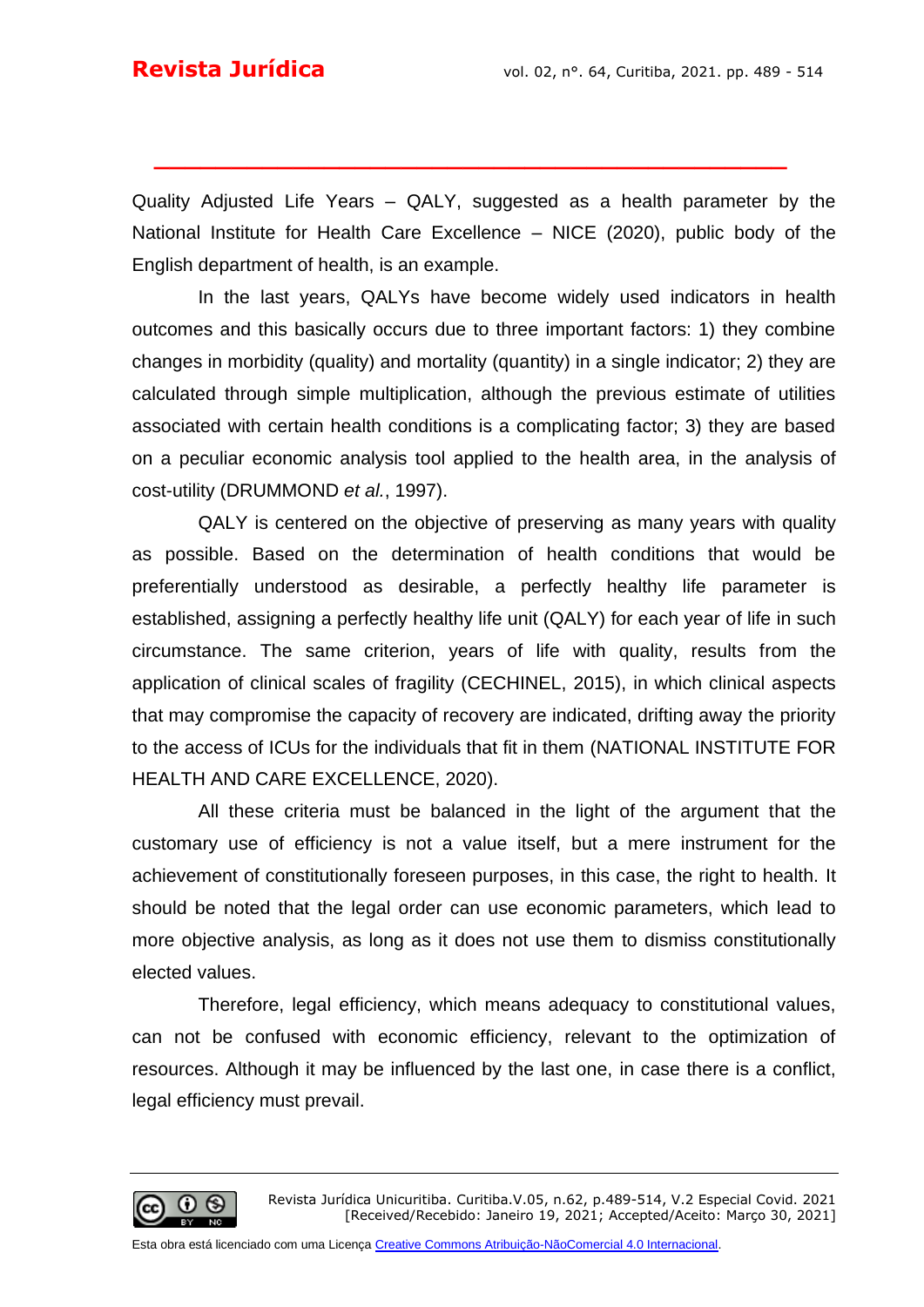## 3.3 THE SINGLE LINE AS A WAY TO DEMOCRATIZE ACCESS TO ICUS

**\_\_\_\_\_\_\_\_\_\_\_\_\_\_\_\_\_\_\_\_\_\_\_\_\_\_\_\_\_\_\_\_\_\_\_\_\_\_\_\_\_**

In search of mechanisms that democratize the access to ICUs, intense has been the society's and scientific community's debate regarding the standardization and regulation of the single line. Facing the difficulties experienced and the lack of ICUs, aggravated by the serious respiratory complications caused by COVID-19 to thousands of individuals and, to a greater extent, to users of the Unified Health System – SUS, the debate on the adoption of a general single line to grant ICU beds in Brazil with the objective of democratizing the access has been nurtured.

The repercussions in favor and against the use of a single line to regulate ICU beds vary. In the social sphere, the Bed for All Manifesto (*Manifesto Leitos para Todos*) suggests that SUS should be responsible for controlling and coordinating of all the public and private beds in Brazil, through a unified regulation managed by the state departments, with no discrimination between the individuals that have a health plan and those that do not (SERRANO *et al.*, 2020).

Likewise, Recommendation No. 026 of the National Health Council (2020, s.p.) was issued, which: "recommends SUS managers, within their sphere of competence, to request private beds, when necessary, and to proceed with their unique regulation in order to guarantee equal care during the pandemic".

In the technical-scientific field, studies have supported the regulation and standardization of a single line by the Ministry of Health, along the terms of the National Transplant System, a model in which the state secretariats would also be responsible for the organization of a single hub of vacancies for each respective state (UNIVERSIDADE DE SÃO PAULO, 2020). In fact, a preliminary study carried out by the Getúlio Vargas Foundation (FGV EAESP) in a partnership with other institutions, points out that, besides social isolation measures, the unified line between public and private sectors could considerably mitigate the scarcity of ICU beds during the pandemic in various states (DANA *et al.*, 2020).

In the legal field, the debate got to the analysis of the Supreme Federal Court through the Failure to Comply with Fundamental Precept (ADPF) No. 671, filed by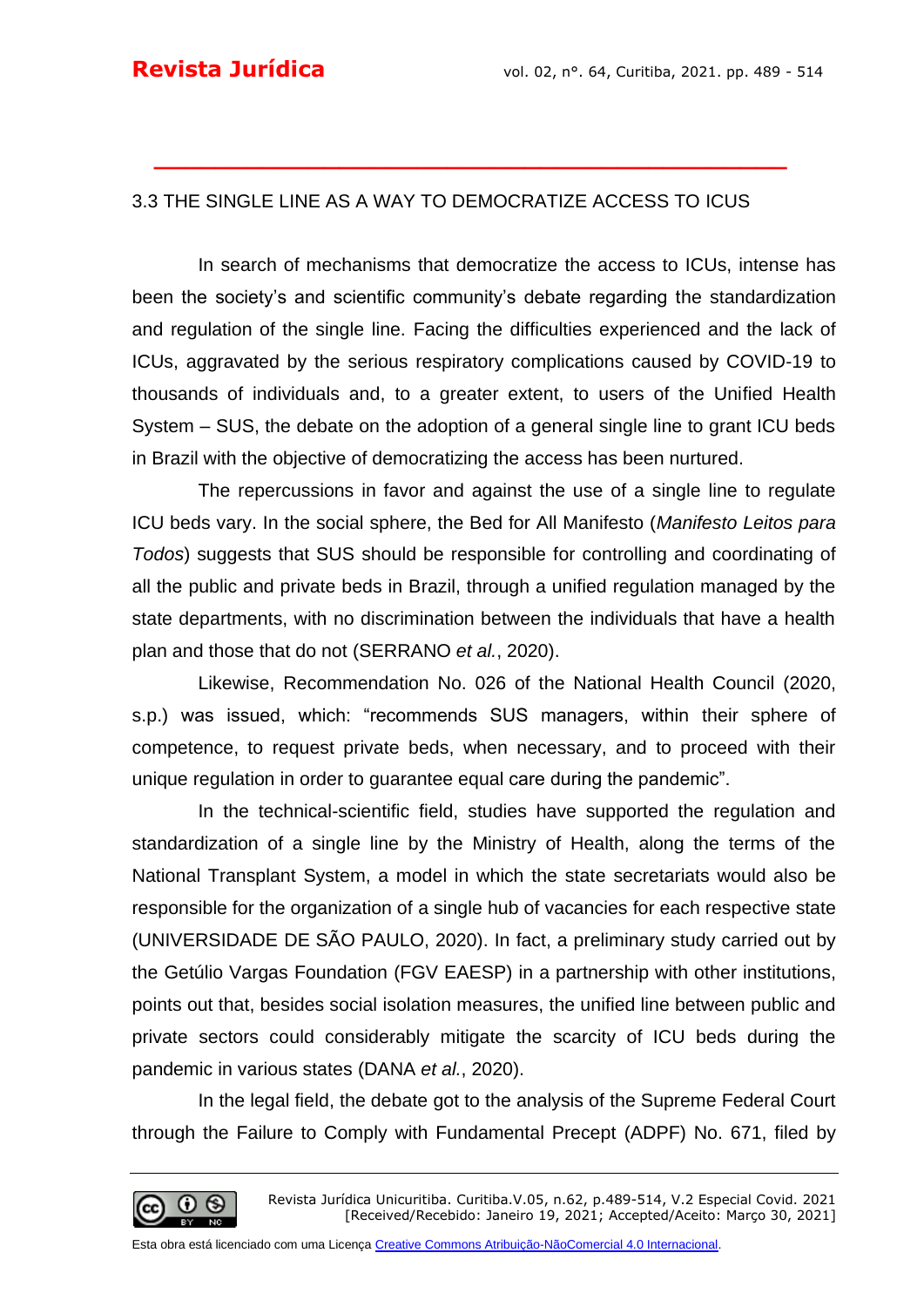the Socialism and Freedom Party (PSOL). Through the referred action, it was claimed that SUS should regulate public and private ICU beds, while the COVID-19 pandemic lasts, through a single line of access, based on the guarantee of the right to health, of the dignity of the human person, of equality, of life and of equal access to health services (BRASIL, 2020).

**\_\_\_\_\_\_\_\_\_\_\_\_\_\_\_\_\_\_\_\_\_\_\_\_\_\_\_\_\_\_\_\_\_\_\_\_\_\_\_\_\_**

However, the rapporteur, Minister Ricardo Lewandowski, deprived the action from moving forward, understanding that the ADPF would not be the appropriate way to guarantee the desired intention, being out of that Court's competence to replace the Public Administration, given that any entity of the federation would be able to require private goods and services related to health in the event of imminent public danger, according to the Federal Constitution (article 23, II), to the Organic Health Law (article 15, XIII of Law No. 8,080/1990) and to the Civil Code (article 1,228, §3º). Besides the referred provisions, the rapporteur also mentioned the administrative request, provided for by Law No. 13,979/2020, specially published for the battle against COVID-19 (BRASIL, 2020).

Against the aforementioned decision, PSOL filed an interlocutory appeal, which is still pending decision to date. Through a manifestation to the appeal, the National College of General Attorneys, representing the States of the Federation and the Federal District, made clear its understanding in favor of the administrative request, but demonstrated opposition towards a national single line to regulate ICU beds. Among the arguments raised, there is the disparity experienced by the States regarding the capacity of available beds, therefore, each state should adopt the best way to fight the pandemic. Also against the adoption of a single line was the manifestation of the Attorney General of the Republic (BRASIL, 2020).

In fact, the spread of COVID-19 has required quick and effective responses from health systems at national, state, and municipal levels. The identification of vulnerabilities and the measurement of needs are strategic actions in the management of responses to fight the disease.

Based on the proposed strategies, the single line of ICU beds must be considered as an option for coping with the health problem caused by COVID-19.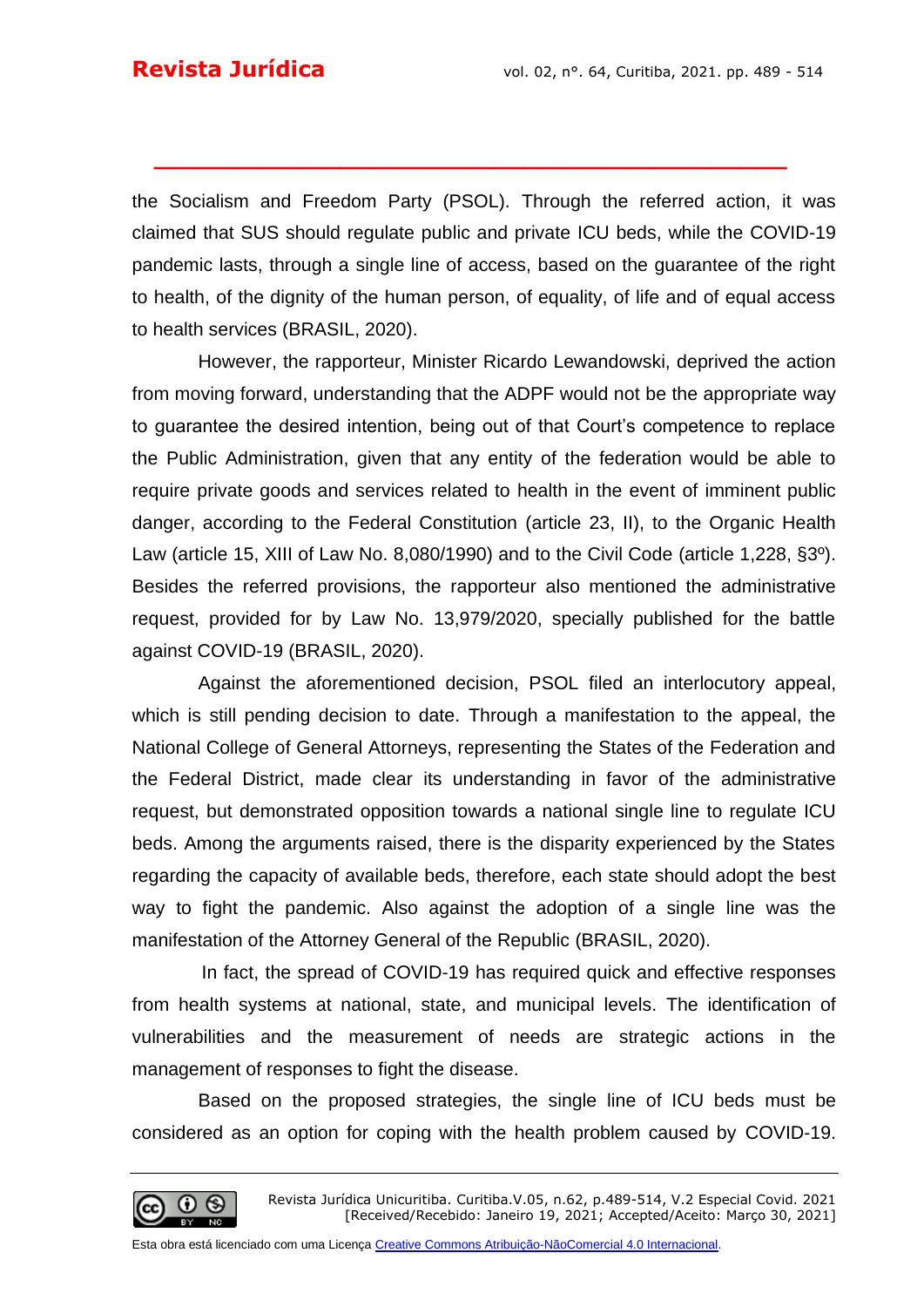Despite the contrary manifestations, the single line appears in the Brazilian scenario as an equal path for the democratization of health, given that most individuals affected by the disease are amongst the low-income population.

**\_\_\_\_\_\_\_\_\_\_\_\_\_\_\_\_\_\_\_\_\_\_\_\_\_\_\_\_\_\_\_\_\_\_\_\_\_\_\_\_\_**

According to a study carried out by the Imperial College, in London, the most severe effects caused by COVID-19 are found in the most deprived strata of society, with a mortality rate 32% (thirty-two percent) higher when compared to wealthier classes (WINSKILL *et al.*, 2020).

The research also shows that low-income people work in occupations that are often not compatible with social distancing measures, what reduces these individuals' ability to protect themselves against the infection. Besides, difficulties in accessing basic sanitary resources, such as water and soap, hospitals and housing that allows social isolation were considered (WINSKILL *et al*., 2020). The Brazilian scenario is not different, as demonstrated from a fragment of the reality extracted from the Municipality of Fortaleza, capital of the State of Ceará.

It is certain that, due to the current pandemic situation, it is necessary to adopt practical mechanisms that enable universal, equal, and democratic access to health services in Brazil, without distinction between users of SUS and health plans. The conception of a single line of severe cases of COVID-19 that require hospitalization and intensive care, updated and regulated by SUS, similar to the method used by the transplant queues, proposed by different segments of society, shows itself as an appropriate and democratic management route to handle COVID-19 and the scarcity of ICU beds.

However, since there are difficulties in its implementation, it is even more important to define criteria for care priorities, in order to guarantee an isonomic performance in the public and private spheres, emphasizing that the violation of these criteria may generate disastrous consequences, both for the patient and the functioning of the health system.

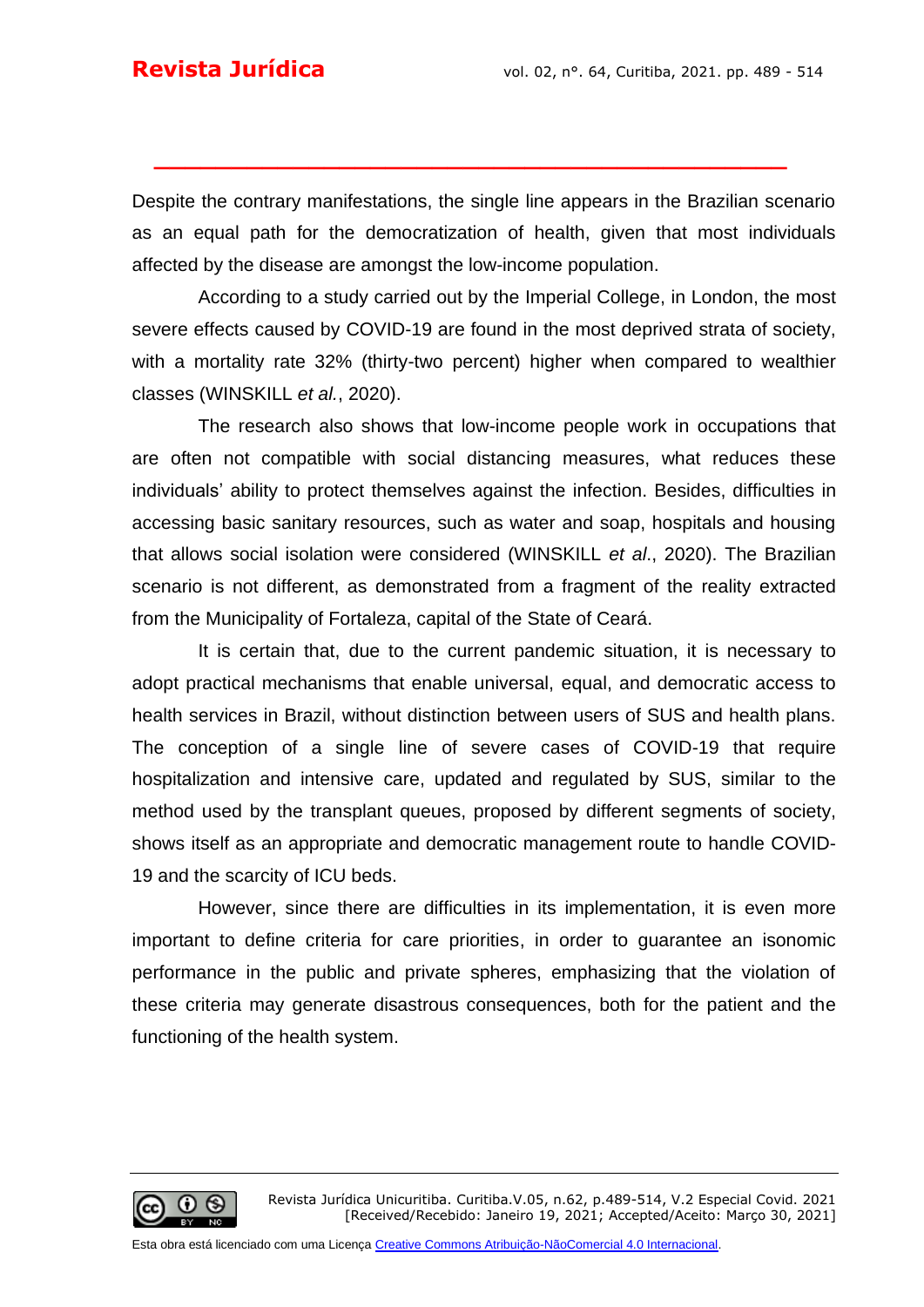## **4 THE COVID-19 PANDEMIC AND THE ACCESS TO ICU BEDS IN FORTALEZA/CE**

**\_\_\_\_\_\_\_\_\_\_\_\_\_\_\_\_\_\_\_\_\_\_\_\_\_\_\_\_\_\_\_\_\_\_\_\_\_\_\_\_\_**

The clipping of the article is directed to the Municipality of Fortaleza, capital of the State of Ceará, one of the most affected states by the COVID-19 pandemic. With an estimated population of approximately two million and six hundred thousand people and an area of 312,353 km², in 2019, the demographic density reaches 8,323hab / km², according to IBGE data. The female population is valued around 53%. In its metropolitan region, the population exceeds four million people, according to an estimate of 2019. The HDI of the Municipality is 0.754, in 2010 data (INSTITUTO BRASILEIRO DE GEOGRAFIA E ESTATÍSTICA, 2019).

As reported on the Weekly Report issued by the Municipal Health Secretariat of Fortaleza, confirmed deaths caused by COVID-19 have a close connection with the HDI of the analyzed neighborhood, with a higher number of deaths being found amongst residents of neighborhoods with a low and very low HDI. (FORTALEZA, 2020a).

According to data from the report published by the Center of Emergency Health Operations (COE-nCoV), within the scope of the public health service, until June 1, 2020, 97.7% of deaths were of individuals living in neighborhoods very low HDI, with only 3.3% and 2% of deaths of people living in high/very high and medium HDI neighborhoods, respectively. In the scope of the private service, the percentage of deaths of residents of neighborhoods with very low HDI was 78.2% (FORTALEZA, 2020b).

The city is divided into six health regions, segmented into neighborhoods. In each region, neighborhoods with higher and lower density of poverty, as measured by HDI, are found, however, it is certain that the poorest neighborhoods are concentrated in the west zone, composed by regionals I, III and V.

In global numbers of cases, the regionals in the western zone (I, III and V) are among those with the lowest number. The higher number of cases is found in regions II, IV and VI. However, the time series of confirmed deaths demonstrates the

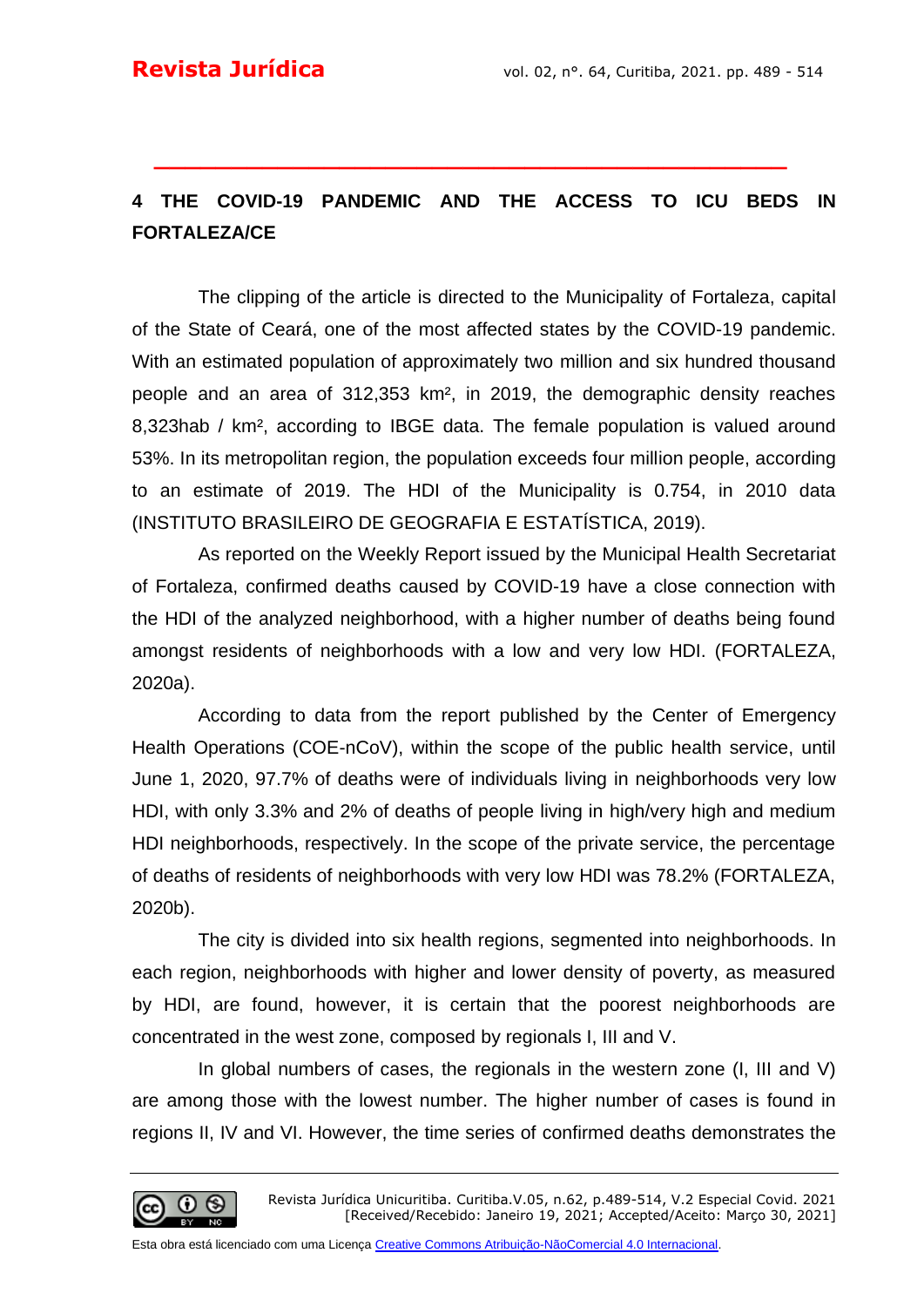concentration of the number of deaths in the poorest areas, in neighborhoods embraced by Regional I (Arraial Moura Brasil; Barra do Ceará; Cristo Redentor; Pirambú and Vila Velha, among others) and Regional V ( Bom Jardim; Canidezinho; Conjunto Ceará I and II; Genibaú; Granja Portugal; Granja Lisboa and Mondubim, among others (FORTALEZA, 2020b).

**\_\_\_\_\_\_\_\_\_\_\_\_\_\_\_\_\_\_\_\_\_\_\_\_\_\_\_\_\_\_\_\_\_\_\_\_\_\_\_\_\_**

In the aftermath, there is a large number of deaths in some of the poorest neighborhoods of Regional II (Cais do Porto; Praia do Futuro I and Praia do Futuro II, among others), the area with the highest absolute number of cases in which the neighborhoods with the highest HDI in the city are concentrated, which also contributes to the incidence of a greater number of tests in the region (FORTALEZA, 2020b).

According to indicators of the Weekly Report, updated on June 19, 2020, the neighborhoods with the highest number of deaths were: Barra do Ceará (118), Vila Velha (91), Cristo Redentor (69) and Carlito Pamplona (51), located in Regional I; Granja Lisboa (77), Mondubim (71), Mayor José Walter (63), Bom Jardim (55) and Granja Portugal (49), located in Regional V; Vicente Pizon (80), Centro (59), Meireles (57) and Cais do Porto (42), located in Regional II; Bonsucesso (48), Pici (52) and Antônio Bezerra (49), located in Regional III; Jangurussu (53) and Messejana (52), located in Regional IV (FORTALEZA, 2020a).

It is also demonstrated that the lowest number of deaths is located within the districts that compose Regional IV (Airport; Benfica; Bom Futuro; Damas; Fátima; Gentilândia; Itaóca; Jardim América; José Bonifácio; Montese and Parangaba, among others) (FORTALEZA, 2020a), a middle class region, in which, besides houses, are located stores and educational institutions. The decree of social isolation, restricting commercial activities and face-to-face classes, was a very important factor in the control of the contamination and, consequently, in the reduction of the number of deaths.

From the whole context, the evidence extracted evinces that the disease had an initial impulse in the wealthiest neighborhoods, such as Meireles, and then expanded to the poorest areas, where it has caused the greatest impact. In the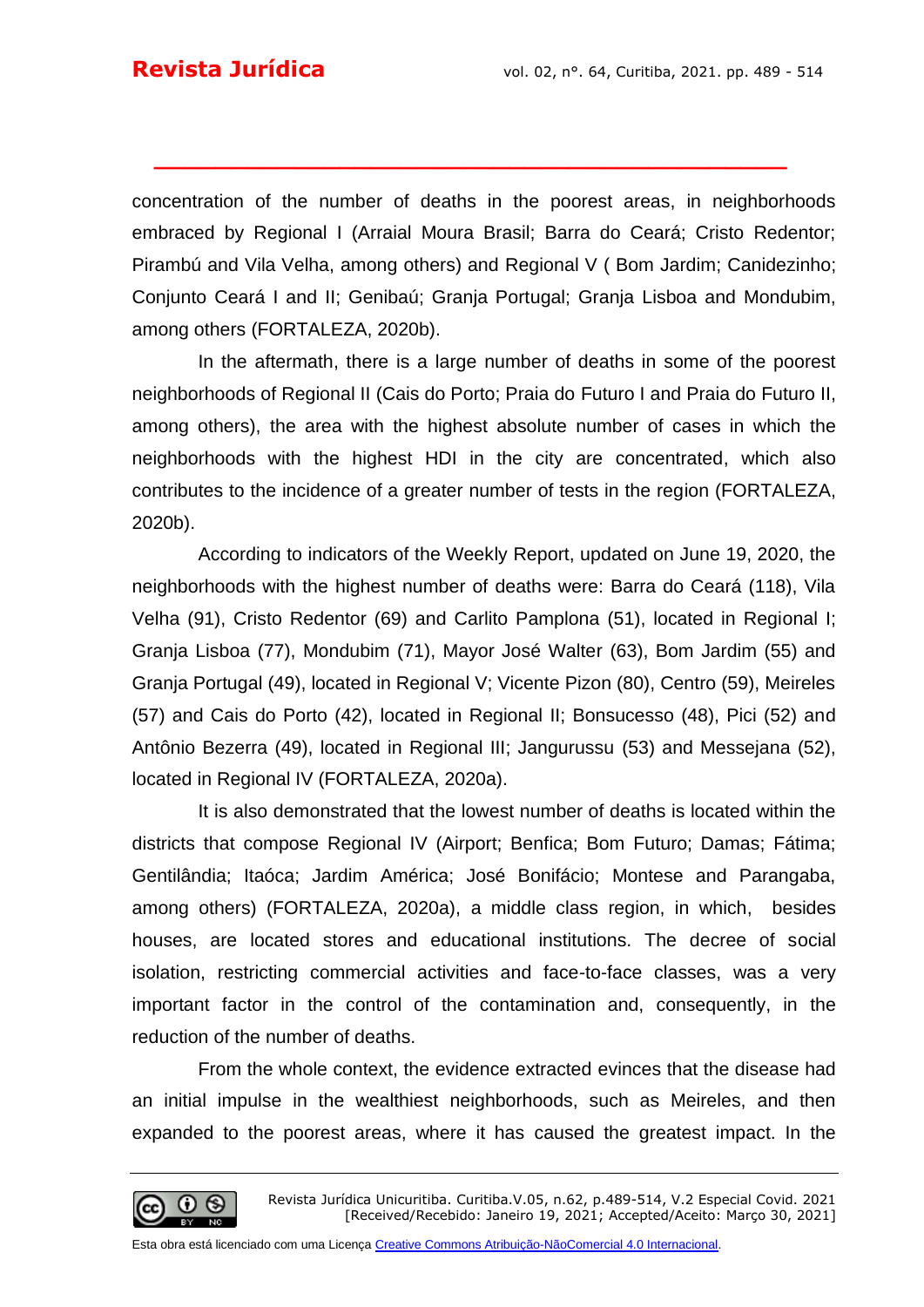neighborhoods with the highest HDI, people have better original health conditions, due to a history of good nutrition and frequent medical care, as well as access to health plans, with the necessary equipment to cope with COVID-19.

**\_\_\_\_\_\_\_\_\_\_\_\_\_\_\_\_\_\_\_\_\_\_\_\_\_\_\_\_\_\_\_\_\_\_\_\_\_\_\_\_\_**

The distribution of Municipal Emergency Care Units – UPAs in the Municipality of Fortaleza, in which the most urgent care occurs, obeys the logic of contemplating the most deprived areas (FORTALEZA, 2020c). However, the care provided by the UPAs is carried out in an initial way, being these units characterized as a gateway to the municipal health system, especially in the cases of patients affected by COVID-19. Then, through the regulation, the patients who need hospitalization will be directed to hospital beds (infirmary or ICU).<sup>3</sup>

According to data from the report issued by the Center for Emergency Health Operations (COE-nCoV), the contamination occurred more intensely among females. Featuring age groups, only in the range of 60 (sixty) to 79 (seventy-nine) years old, the infection was mostly in males (52%). In all other age groups, the female population exceeds half of the contaminations. However, when the analysis falls on the number of deaths by age group, it is noticed that there is an inversion, with the majority of deaths among males, in all age groups, except for the age group above 80 (eighty) years old, in which more women passed away. Nevertheless, in this age group, there are more women than men. The lethality rate by sex and age group indicates that males are more lethal in all age groups (FORTALEZA, 2020b).

The correlation of cases and deaths indicates that the age groups most affected were those that contemplate people between 60 (sixty) and 79 (seventynine) years old, in which 22% (twenty-two percent) of the cases occurred with 46% (forty-six percent) of deaths and people over 80 (eighty) years old, in which 7% (seven percent) of the cases occurred and 30% (thirty percent) of the deaths (FORTALEZA, 2020b).

This reality is added to a deprived population, that does not have health plans, already weakened by aspects resulting from low economic conditions, such as malnutrition, and there is a favorable scenario for more drastic effects of the

$$
\bigcircled{\mathbb{G}}\overset{\mathbb{O}}{\underset{\scriptscriptstyle{\mathbb{N}}}{\mathbb{O}}}\overset{\mathbb{O}}{\underset{\scriptscriptstyle{\mathbb{N}}}{\mathbb{O}}}
$$

Revista Jurídica Unicuritiba. Curitiba.V.05, n.62, p.489-514, V.2 Especial Covid. 2021 [Received/Recebido: Janeiro 19, 2021; Accepted/Aceito: Março 30, 2021]

<sup>3</sup> Information provided in response to a formal request to the Municipal Health Secretariat.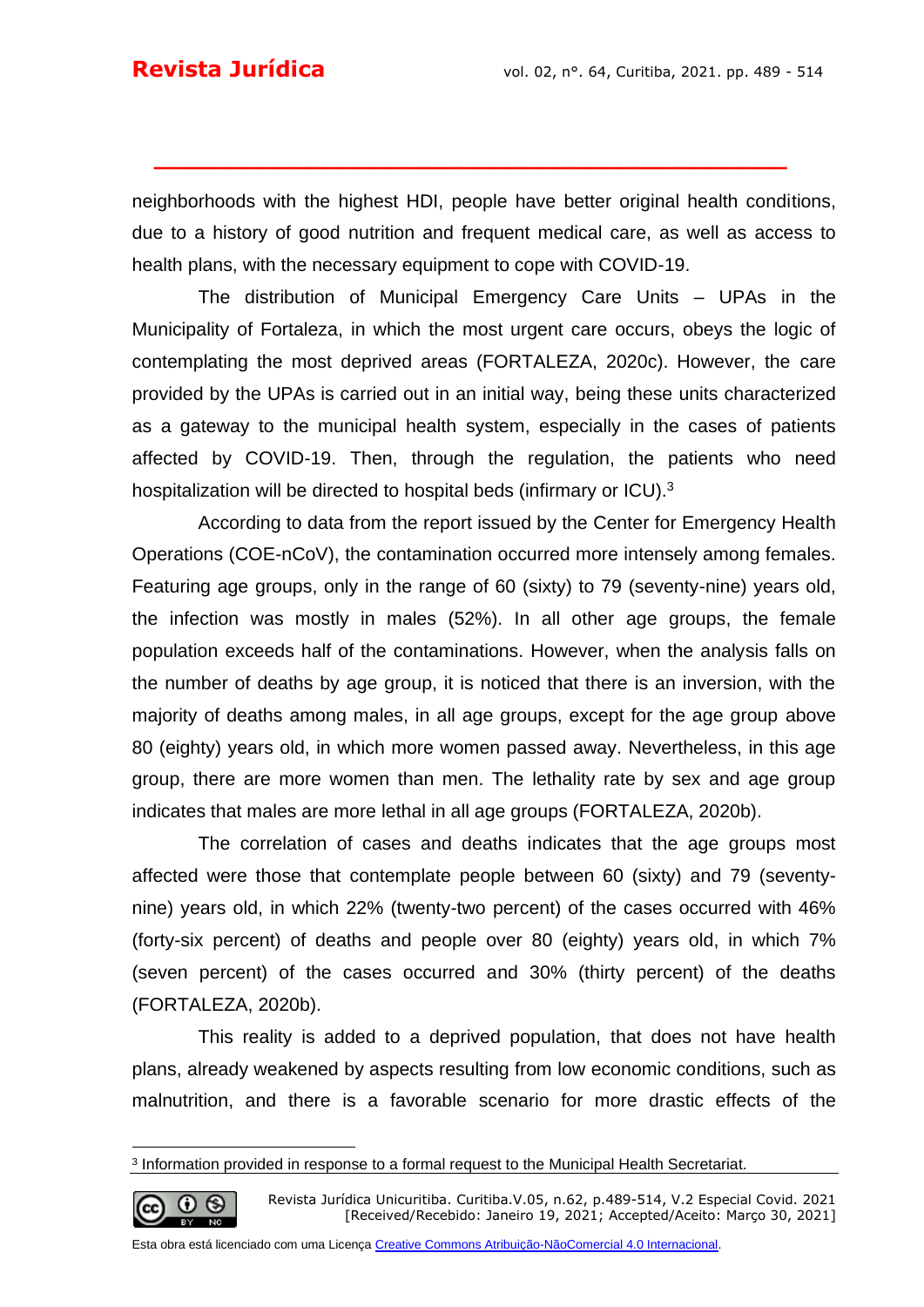contamination. It is interesting to emphasize that there was no adoption of new screening criteria for the allocation of patients in the ICU in the city of Fortaleza. The criteria established by the Federal Council of Medicine – CFM (priority 1 to 5 – CFM Resolution No. 2,156 / 2016), which have already been analyzed, continue to be used. <sup>4</sup>

**\_\_\_\_\_\_\_\_\_\_\_\_\_\_\_\_\_\_\_\_\_\_\_\_\_\_\_\_\_\_\_\_\_\_\_\_\_\_\_\_\_**

As highlighted, there is no preference based on criteria of religion, ethnicity, sex, nationality, color, sexual orientation, age, social status, political opinion, disability, or other forms of discrimination. Levelled by the health condition that imposes intensive treatment, the objective is to save the lives that have the best chance, according to their clinical conditions. The indication of the priority degree must result from a perfect analysis of the reality, with the precise justification of the clinical situation in the patient's medical record, ensuring transparency.

Amid a large number of cases of COVID-19 and the high demand for ICU and infirmary beds in the public health system, despite the expansion carried out by the Municipality of Fortaleza, with the creation of a parallel health system, operating in all levels of health care (primary, secondary and tertiary) in coping with the new coronavirus, at the municipal level, the disease reached its peak in May 2020, reaching 106 (one hundred and six) patients in nursing demands on May 14, and, on May 6, 32 (thirty-two) patients needing ICU beds (FORTALEZA, 2020b).

In the scope of primary care, the structural expansion was significant, which now has 113 beds, equipped with oximeter and laboratory. There was also an increase in the transport fleet, with the purchase of 7 (seven) units of advanced support, 6 (six) medical transports, 4 (four) ambulances from SAMU. Besides, there was a noteworthy growth in the number of medical professionals (173) through the programs Family Doctor Fortaleza and More Doctors Brazil, to work in basic health units. A digital tool "Atende em Casa" ("Home Care") was also made available with the goal to guide citizens through initial screening based on online appointments (CABRAL, 2020).

$$
\bigcircled{\mathbb{G}}\ \ \overset{\mathbb{O}}{\underset{\scriptscriptstyle{\mathbb{N}}}{\mathbb{O}}}\ \ \overset{\mathbb{O}}{\underset{\scriptscriptstyle{\mathbb{N}}}{\mathbb{O}}}\ \ \overset{\mathbb{O}}{\underset{\scriptscriptstyle{\mathbb{N}}}{\mathbb{O}}}
$$

Revista Jurídica Unicuritiba. Curitiba.V.05, n.62, p.489-514, V.2 Especial Covid. 2021 [Received/Recebido: Janeiro 19, 2021; Accepted/Aceito: Março 30, 2021]

<sup>4</sup> Information provided in response to a formal request to the Municipal Health Secretariat.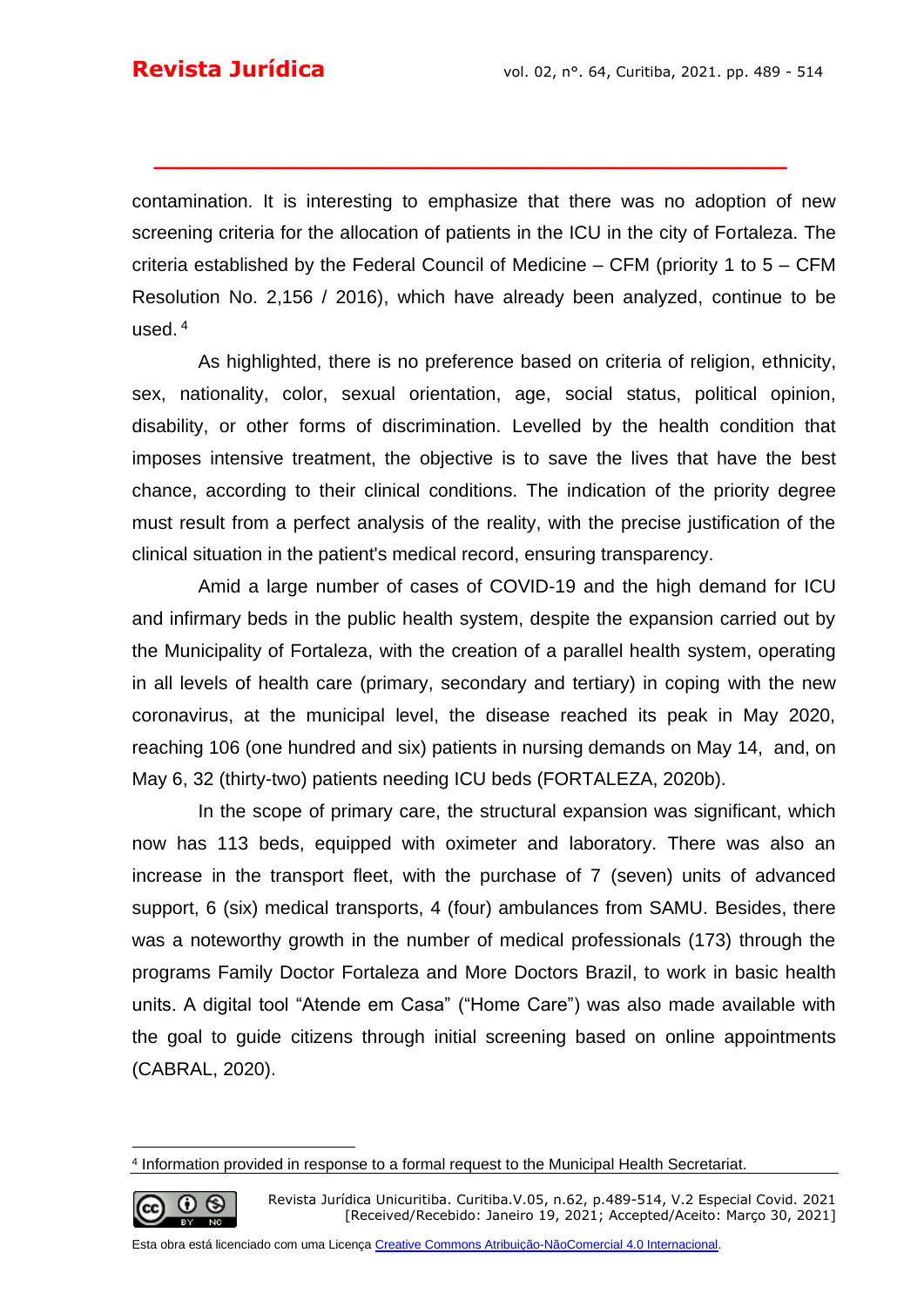Within the scope of the secondary care system, the expansion of care was also verified, with a total of 791 (seven hundred and ninety-one) specific beds for COVID-19 in the pre-hospital and hospital systems. Also, the number of beds in Emergency Care Units (UPAs) was increased by 177% (one hundred and seventyseven percent), as well as the construction of a campaign hospital (Hospital Presidente Vargas), specific for coping with COVID-19, with a total of 224 beds, being capable of having up to 336 inpatient units. In tertiary care, with the opening of the Dr. José Frota Institute 2 (IJF-2), the service capacity was expanded to 100 (one hundred) ICU beds and 50 (fifty) hospital beds (CABRAL, 2020).

**\_\_\_\_\_\_\_\_\_\_\_\_\_\_\_\_\_\_\_\_\_\_\_\_\_\_\_\_\_\_\_\_\_\_\_\_\_\_\_\_\_**

Facing the structural reality of fighting the pandemic in Fortaleza, considering the structural aspects and the high demand, it is clear that the criteria established by the CFM, if considered isolated, are no longer enough in the scope of regulation, requiring the observance of some practical parameters to optimize the allocation of patients, among which are considered: (i) analysis of the clinical profile of the patient and the available ICU; (ii) entry order; (iii) profile of transport conditions; (iv) infrastructure offered and (v) administrative issues. <sup>5</sup>

Therefore, it is necessary to verify the best suitability of the patient's clinical profile and its classification in the available ICUs. For example, patients with COVID-19 combined with other comorbidities such as tuberculosis, HIV and viral hepatitis, have a specific adequacy profile, being ideal to allocate these patients in ICUs or wards available at the São José State Hospital, since, besides the existence of professional, technical and structural support suitable for the treatment of COVID-19 and other associated pathologies, it is a reference hospital in infectious diseases.<sup>6</sup>

The suitability of the clinical profile is an extremely important measure to increase the patient's chances of survival and should be adopted whenever possible. However, in the absence of ICU or infirmary beds specific to the clinical picture presented, the patient may be allocated to more inclusive health units, such as

$$
\textcircled{\tiny{6}}
$$

<sup>5</sup> Information provided in response to a formal request to the Municipal Health Secretariat.

<sup>&</sup>lt;sup>6</sup> Information provided in response to a formal request to the Municipal Health Secretariat.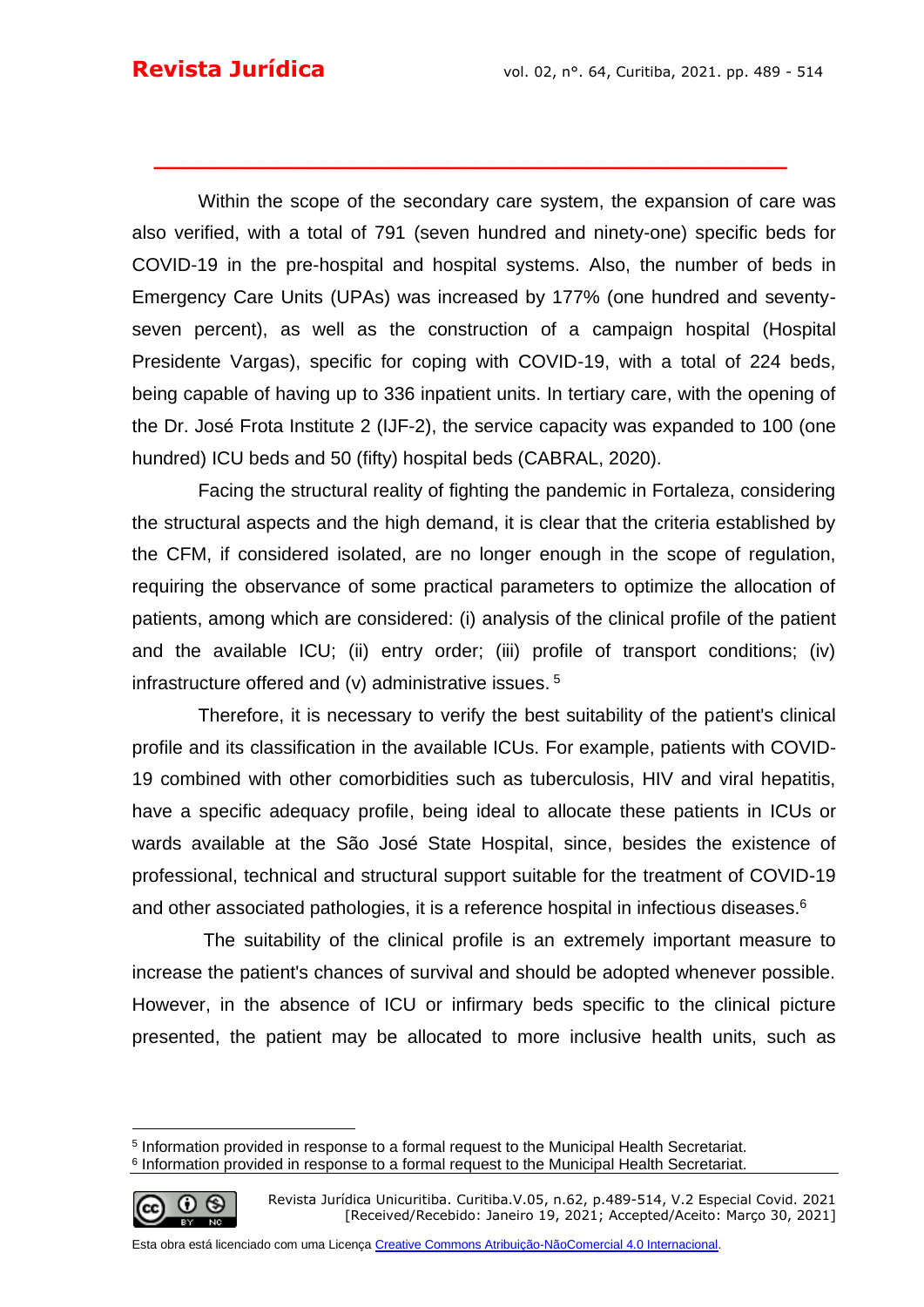campaign hospitals, in order to avoid the worsening of the clinical conditions and, consequently, the death of the patient.<sup>7</sup>

**\_\_\_\_\_\_\_\_\_\_\_\_\_\_\_\_\_\_\_\_\_\_\_\_\_\_\_\_\_\_\_\_\_\_\_\_\_\_\_\_\_**

The order of admission for all who are in similar conditions, that is, the single line of UNISUS has been obeyed. $8$  It is an equal form of access, in which the order of priority of hospitalization is followed, after due adjustment to the criteria abstractly suggested.

Often, the single line suffers interference from the Judiciary, with the determination to include patients, which creates great disorder in the administration of the beds. Another aggravating factor in the regulation process during the pandemic in Fortaleza was the high degree of destabilization of the patient, which occurred between regulation and the acquisition of beds. Frequently, patients with a clinical profile of an infirmary worsened significantly and started to demonstrate a clinical condition that required a spot in the ICU.

Still in the allocation of patients in ICUs, the available transport profile has also been considered. Transport can lead to instability and risks for the patient, and it is necessary to define strategies to ensure safe transport and, consequently, the reduction of risks and complications. Often, the ill does not have transportation conditions and, therefore, cannot access ICUs that are unoccupied, making it necessary to allocate the bed to another patient.<sup>9</sup>

Structural and administrative issues are also taken into consideration. The lack of updating of the patient's clinical situation is a recurring impediment for the allocation of individuals who need ICU beds. Not knowing the current clinical situation, the regulating physician will not be able to indicate the bed, since the patient may have died or even had changes in his clinical profile.<sup>10</sup>

$$
\bigcirc \limits_*
$$

<sup>7</sup> Information provided in response to a formal request to the Municipal Health Secretariat.

<sup>&</sup>lt;sup>8</sup> Information provided in response to a formal request to the Municipal Health Secretariat.

<sup>9</sup> Information provided in response to a formal request to the Municipal Health Secretariat.

<sup>&</sup>lt;sup>10</sup> Information provided in response to a formal request to the Municipal Health Secretariat.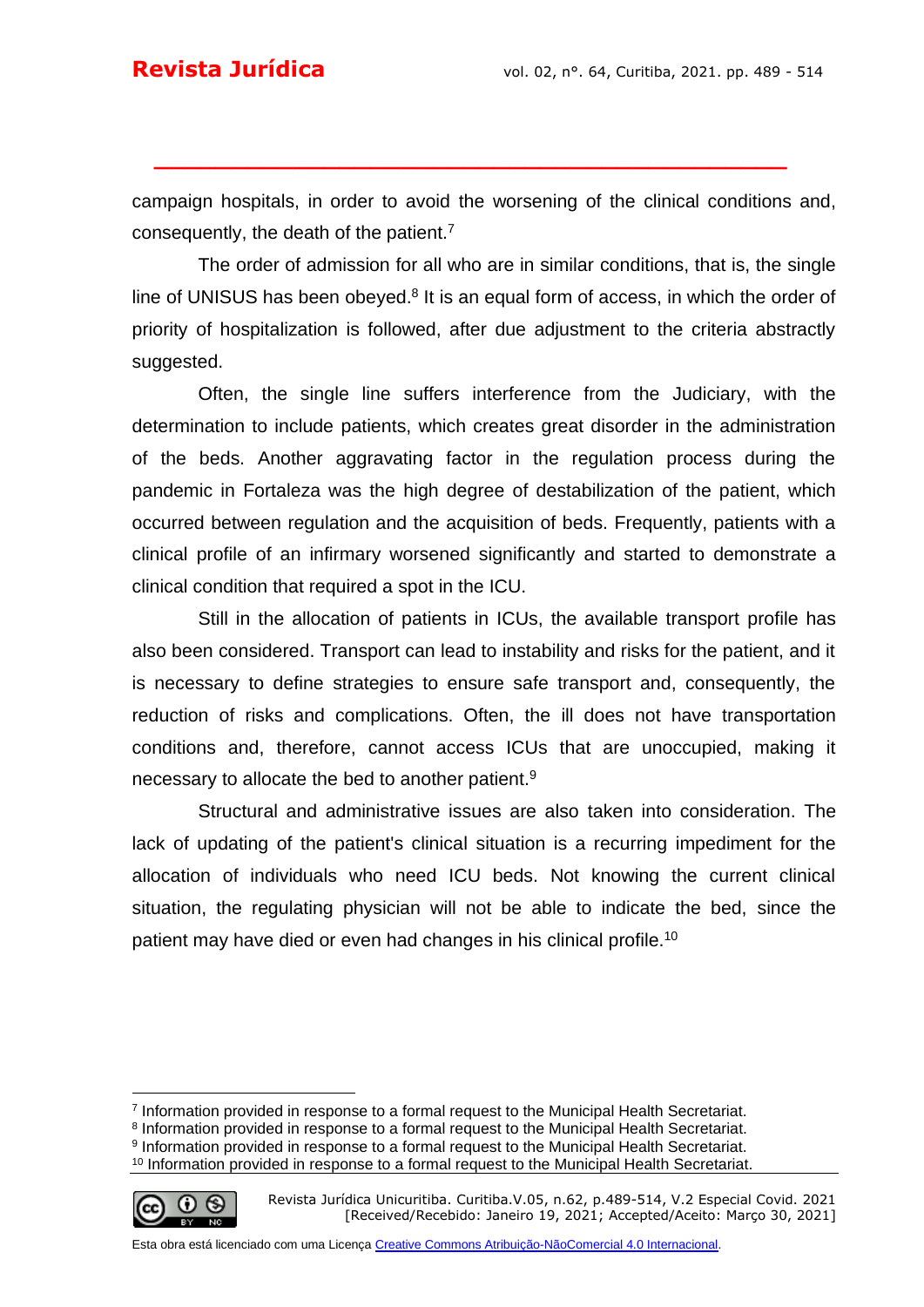#### **5 FINAL CONSIDERATIONS**

The right to health is universally guaranteed in the Federal Constitution of 1988, which includes the right of access to Intensive Care Units – ICUs. Facing the scarcity of ICUs, which was aggravated by the pandemic triggered by COVID-19, in which the demand for beds far exceeds the supply, a balance is required between equity of access and maximization of benefits, a balance that can only be established through objective criteria to access ICUs.

**\_\_\_\_\_\_\_\_\_\_\_\_\_\_\_\_\_\_\_\_\_\_\_\_\_\_\_\_\_\_\_\_\_\_\_\_\_\_\_\_\_**

Tuned with the Federal Constitution, criteria based on religion, ethnicity, sex, nationality, color, sexual orientation, age, social status, political opinion, disability, or any other form of discrimination should be drifted away. Among the various proposals for setting criteria, the criterion defined by CFM Resolution No. 2,156/2016 must prevail, since it is synchronized with constitutional values.

In the Municipality of Fortaleza, capital of the State of Ceará, over the period from March  $1<sup>st</sup>$  to June  $19<sup>th</sup>$ , 2020, the time period in which the research was focused, the criteria for access to ICUs stipulated by CFM Resolution No. 2,156/2016 were applied, adapted to structural aspects of the local health service, such as: analysis of the profile of the patient and the available ICU; entry order; profile of transport conditions; infrastructure offered and administrative issues.

It was found that the disease is perverse and its effects are more intense in neighborhoods with a lower HDI, which concentrate the majority of deaths, despite not having the largest number of cases (what demonstrates a lower number of tests in poorer areas in the investigated time lapse). Despite the efforts of public agents, the Unified Health System – SUS has presented difficulties to support the exceptional demand for ICU beds due to the pandemic. The single national line of access to beds, public or private, would mitigate the effects of the pandemic among the poorest, but there are complex obstacles to its implementation.

Therefore, it can be realized that social inequality is a nuclear factor and antecedent to all the problems potentialized by the pandemic, such as the lack of basic sanitation, adequate food and minimum hygiene conditions. Perhaps, a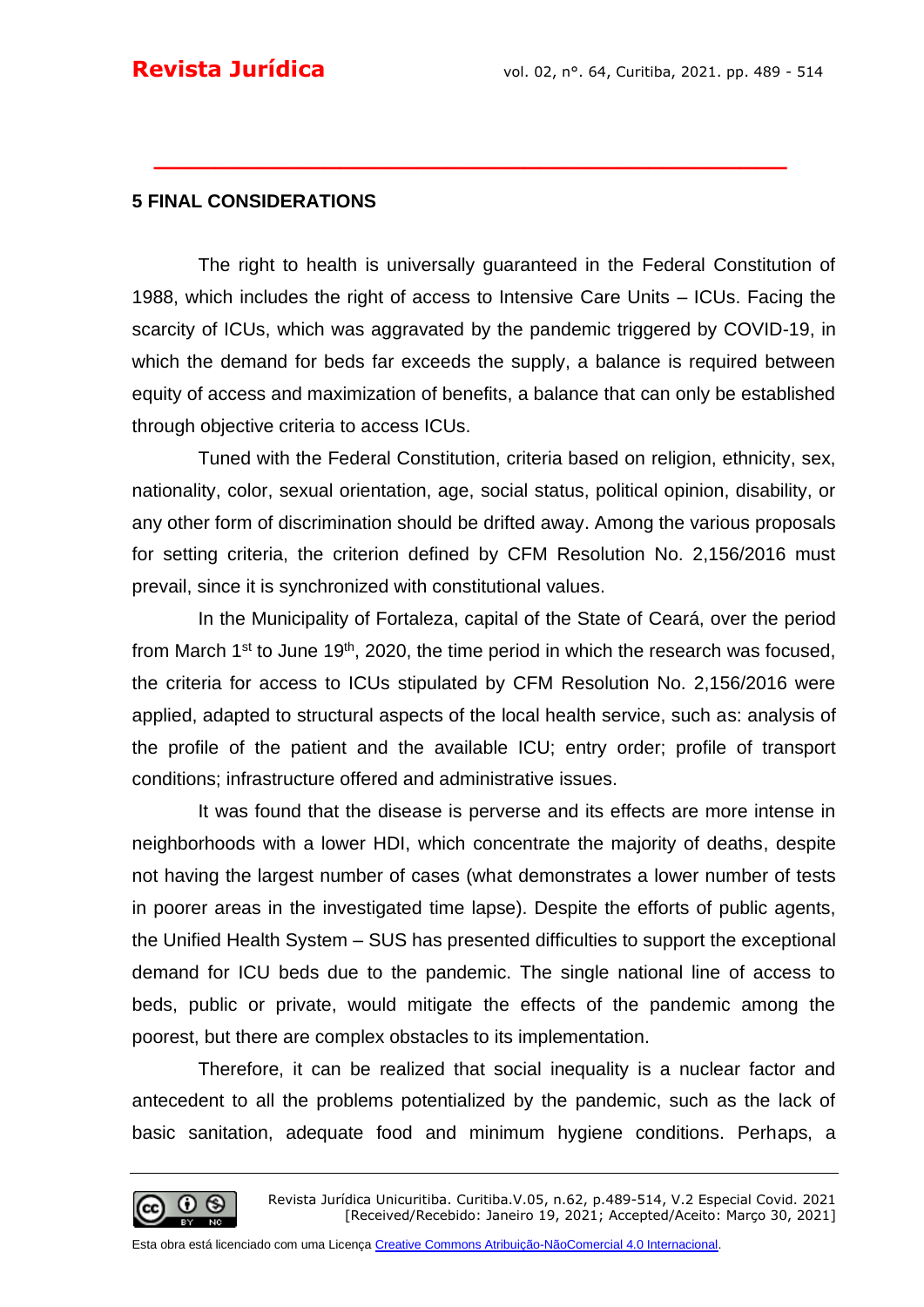possible result from this extremely difficult moment is the arise of the perception that policies for inclusion and the reduction of inequalities can no longer be delayed.

**\_\_\_\_\_\_\_\_\_\_\_\_\_\_\_\_\_\_\_\_\_\_\_\_\_\_\_\_\_\_\_\_\_\_\_\_\_\_\_\_\_**



Revista Jurídica Unicuritiba. Curitiba.V.05, n.62, p.489-514, V.2 Especial Covid. 2021 [Received/Recebido: Janeiro 19, 2021; Accepted/Aceito: Março 30, 2021]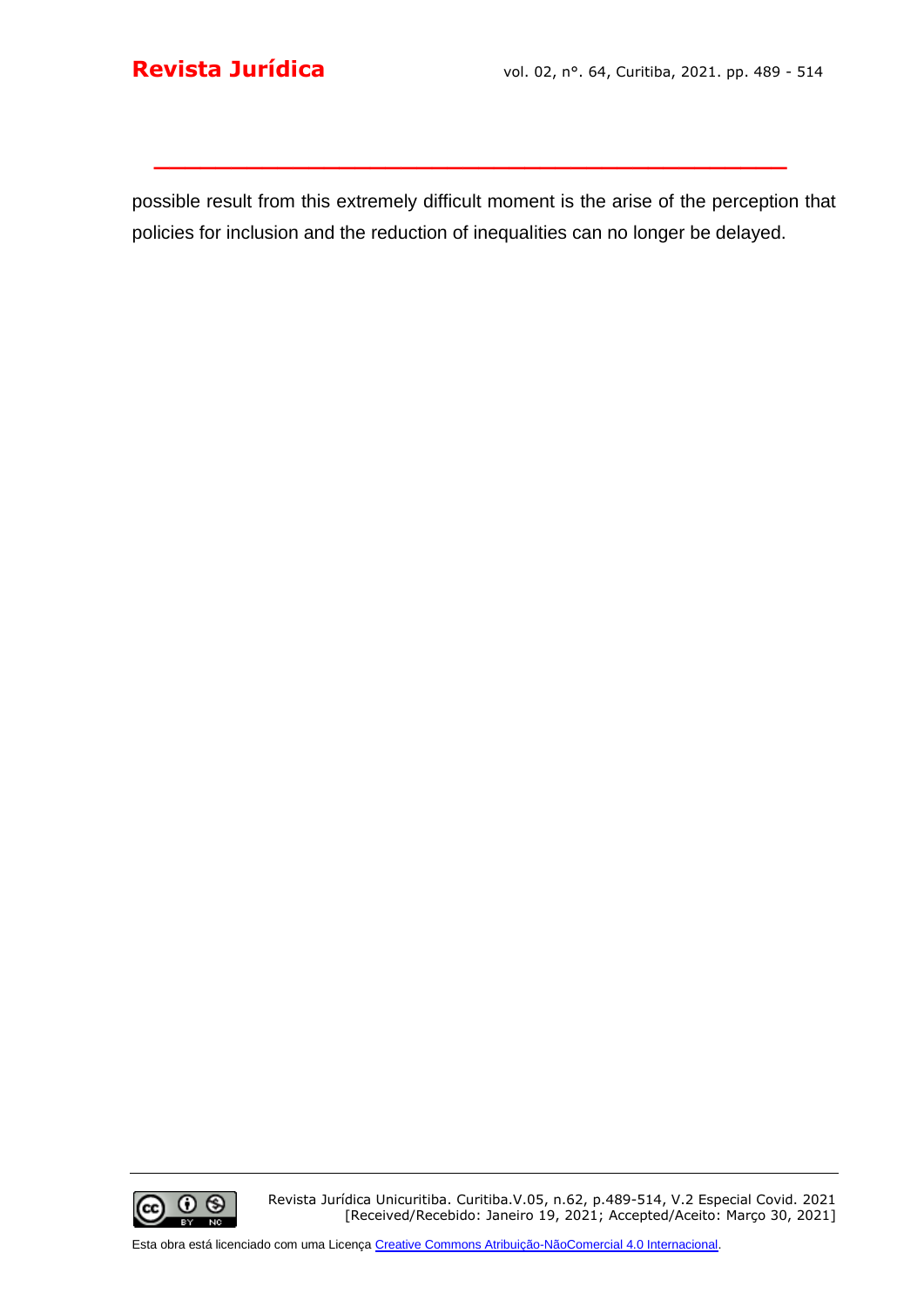#### **REFERENCES**

ALCÂNTARA, Gisele *Chaves Sampaio. Reflexões sobre a judicialização da saúde no Brasil á luz dos direitos sociais e da análise prospectiva proposta pela teoria dos jogos. Revista do Instituto Brasileiro de Direitos Humanos*, Fortaleza, v.1, n.12, p.119-154, jul. 2016.

**\_\_\_\_\_\_\_\_\_\_\_\_\_\_\_\_\_\_\_\_\_\_\_\_\_\_\_\_\_\_\_\_\_\_\_\_\_\_\_\_\_**

ASSOCIAÇÃO DE MEDICINA INTENSIVA BRASILEIRA (AMIB). *AMIB apresenta dados atualizados sobre leitos de UTI no Brasil.* 2020. Available at: https://www.amib.org.br/fileadmin/user\_upload/amib/2020/abril/28/dados\_uti\_amib.p df. Access on: September 29, 2020.

ASSOCIAÇÃO DE MEDICINA INTENSIVA BRASILEIRA (AMIB). *Regulamento técnico para funcionamento de unidades de terapia intensiva.* 2009. Available at:

https://www.amib.org.br/fileadmin/user\_upload/amib/2018/abril/23/RecomendacoesA MIB.pdf. Access on: May 16, 2020.

BRASIL. [Constituição (1988)]. *Constituição da República Federativa do Brasil.* Brasília, DF: Presidência da República, [2019]. Available at: http://www.planalto.gov.br/ccivil\_03/constituicao/constituicao.htm. Access on: June 15, 2020.

BRASIL. Constituição (1824). *Constituição Política do Império do Brazil*. Rio de Janeiro, and the 1824. Available at: http://www.planalto.gov.br/ccivil\_03/Constituicao/Constitui%C3%A7ao24.htm. Access on: June 20, 2020.

BRASIL. Supremo Tribunal Federal. *Arguição de Descumprimento de Preceito Fundamental n. 671. O Tribunal, por unanimidade, negou provimento ao agravo regimental, nos termos do voto do Relator*. Relator: Ministro Ricardo Lewandowski, 03 de abril de 2020. Available at: https://www.jota.info/wpcontent/uploads/2020/04/adpf-671.pdf. Access on: May 17, 2020.

CABRAL, Ana Clara. *SMS garante que Fortaleza está preparada para uma possível segunda onda de Covid-19,* **2020**. 2019. Available at: https://www.cmfor.ce.gov.br/2020/06/19/fortaleza-esta-preparada-caso-hajasegunda-onda-de-covid-19-afirma-sms/. Access on: July, 2020.

CECHINEL, Clovis*. A condição de fragilidade física de idosos e aptidão para a direção veicular.* 2015. *Dissertação (Mestrado em enfermagem) – Faculdade de Enfermagem,* Universidade Federal do Paraná, Curitiba, 2015. Available at: https://tinyurl.com/ycy2vta8. Access on: May 18, 2020.

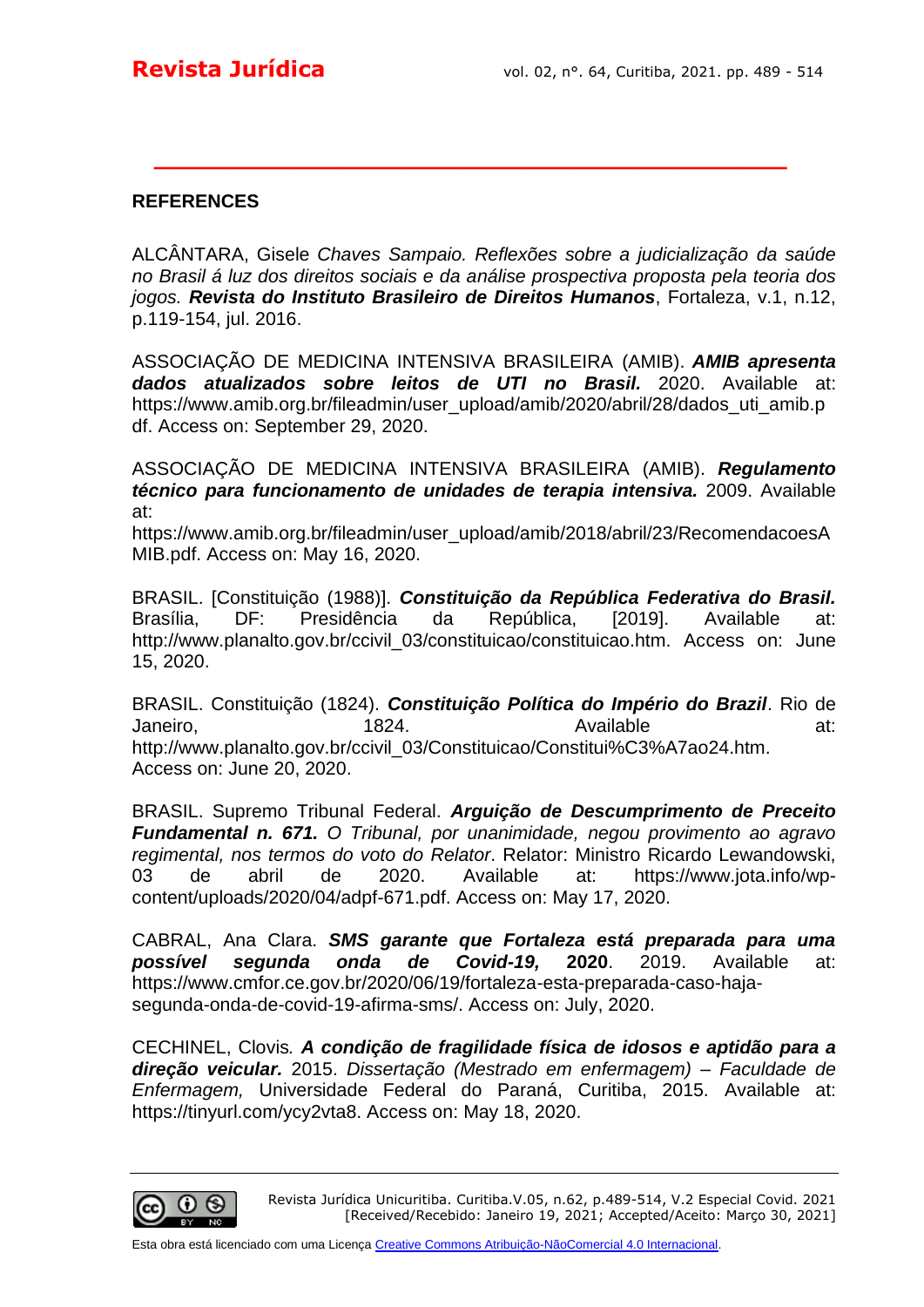CONSELHO FEDERAL DE MEDICINA. *Resolução n. 2.271 de 14 de fevereiro de 2020. Regulamenta os critérios para funcionamento de Unidades de Terapia Intensiva e Unidades de Cuidados intermediários no Brasil*. 2020. Available at: http://www.in.gov.br/web/dou/-/resolucao-n-2.271-de-14-de-fevereiro-de-2020- 253606068. Access on: May 18, 2020.

**\_\_\_\_\_\_\_\_\_\_\_\_\_\_\_\_\_\_\_\_\_\_\_\_\_\_\_\_\_\_\_\_\_\_\_\_\_\_\_\_\_**

CONSELHO NACIONAL DE SAÚDE. *Recomendação nº 026, de 22 de abril de 2020. Recomenda aos gestores do SUS, em seu âmbito de competência, que requisitem leitos privados, quando necessário, e procedam à sua regulação única a fim de garantir atendimento igualitário durante a pandemia*. 2020. Available at: http://conselho.saude.gov.br/recomendacoes-cns/1131-recomendacao-n-026-de-22 de-abril-de-2020. Access on: May 16, 2020.

DANA, Samy *et al.*. **Brazilian Modeling of COVID-19 (BRAM-COD):** a Bayesian Monte Carlo approach for COVID-19 spread in a limited data set context. MedRixiv. 2020. Available at: https://www.medrxiv.org/content/10.1101/2020.04.29.20081174v3. Access on: June 07, 2020.

DRUMMOND, M.F. *et al.* **Methods for the Economic Evaluation of Health Care Programmes.** Oxford: Oxford Medical Publications, 1997.

DWORKIN, Ronald. A justiça e o alto custo da saúde*. In*: DWORKIN, Ronald. *A virtude soberana: a teoria e a prática da igualdade.* Trad. Jussara Simões. São Paulo: Martins Fontes, 2005.

FORTALEZA. Prefeitura Municipal. *Informe semanal Covid-19.* jun. 2020a. Available at: [https://coronavirus.fortaleza.ce.gov.br/boletim-epidemiologico.html.](https://coronavirus.fortaleza.ce.gov.br/boletim-epidemiologico.html) Access on: June 12, 2020.

FORTALEZA. Prefeitura Municipal. *Secretaria Municipal da Saúde. Relatório Covid-19, do Centro de Operações de Emergência em Saúde – COE***.** Junho 2020b, 36 f. (internal circulation).

FORTALEZA. *Prefeitura Municipal. UPAS***.** jun. 2020c. Available at: https://saude.fortaleza.ce.gov.br/upa-s. Access on: June 10, 2020.

HACHEM, Daniel Wunder. *A maximização dos direitos fundamentais econômicos e sociais pela via administrativa e a promoção do desenvolvimento. Revista de Direitos Fundamentais e Democracia***,** Curitiba, v. 13, n. 13, p. 340-399, jan./jun. 2013.

INSTITUTO BRASILEIRO DE GEOGRAFIA E ESTATÍSTICA. *Cidades e Estados. Informações por cidade.* 2019. Available at: https://www.ibge.gov.br/cidades-eestados/ce/fortaleza.html. Access on: June 12, 2020.

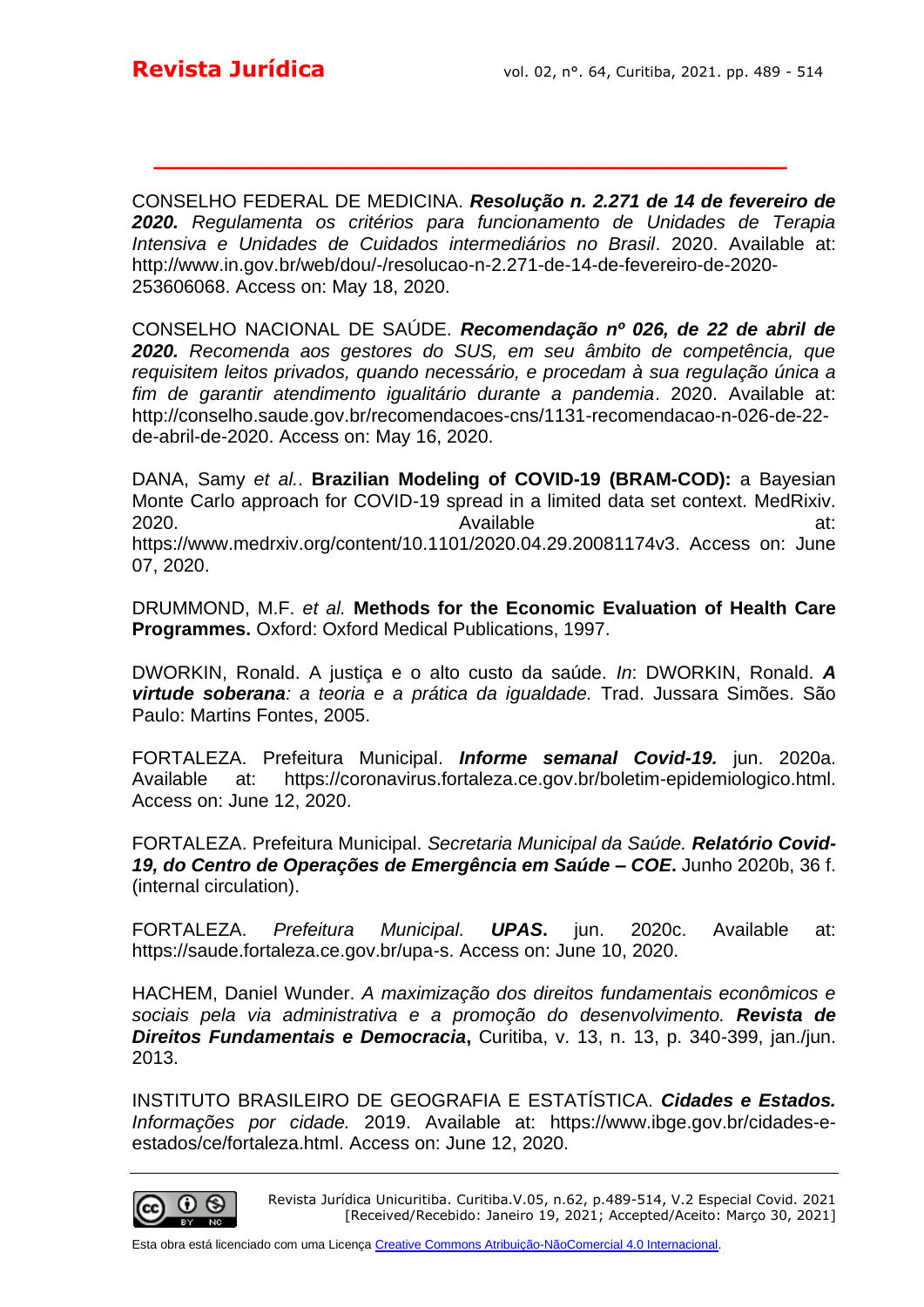INTENSIVE CARE SOCIETY. **Core Standards for Intensive Care Units**. 2013. Available at:

**\_\_\_\_\_\_\_\_\_\_\_\_\_\_\_\_\_\_\_\_\_\_\_\_\_\_\_\_\_\_\_\_\_\_\_\_\_\_\_\_\_**

https://www.ics.ac.uk/ICS/ICS/GuidelinesAndStandards/ICSGuidelines.aspx. Access on: May 17, 2020.

KRETZER, Lara *et al. Protocolo AMIB de Alocação de Recursos Em Esgotamento Durante a Pandemia por COVID-19.* 2020. Available at: https://tinyurl.com/ydcpk52g. Access on: June 08, 2020.

MATIAS, João Luis Nogueira; MUNIZ, Águeda. *O poder judiciário e a efetivação do direito à saúde. Revista Brasileira de Políticas Públicas***,** Brasília, v. 5, n. 1, p. 194- 206, 2015.

NATIONAL INSTITUTE FOR HEALTH AND CARE EXCELLENCE. **COVID-19 rapid guideline:** critical care in adults (NG159). 20 de março de 2020. Available at: https://tinyurl.com/y9v3fkjs. Access on: April 27, 2020.

NEIDE, Albuquerque. *Avaliação do acesso a leitos de UTI através da Central de Regulação Hospitalar do SUS em PE no ano de 2009***.** Monografia (Especialização em Gestão de Sistemas e Serviços de Saúde) – Centro de Pesquisas Aggeu Magalhães, Fundação Oswaldo Cruz, Recife, 2010.

ORGANIZAÇÃO DAS NAÇÕES UNIDAS. *Organização Mundial da Saúde declara novo coronavírus uma pandemia.* **ONU News**, Nova York, 11 de março de 2020. Available at: https://www.unasus.gov.br/noticia/organizacao-mundial-de-saudedeclara-pandemia-de-coronavirus. Access on: June 27, 2020.

RHODES, A.; CHICHE, J-D; MORENO, R. Improving the quality of training programs in intensive care: a view from the ESICM. **Intensive Care Medicine**, Londres, v. 37, p. 377-379, 2011.

SARLET, Ingo Wolfgang. FIGUEIREDO, Mariana Filchtiner. *O direito fundamental à proteção e promoção da saúde na ordem jurídico-constitucional: uma visão geral sobre o sistema (público e privado) de saúde no Brasil. Revista do Instituto do Direito Brasileiro,* Lisboa, v.1, n. 4, p. 3234-3240, 2013.

SERRANO, Pedro *et al*. *Frente unificada por políticas públicas solidárias que garantam, durante a pandemia, o acesso universal e igualitário aos serviços hospitalares através do SUS***.** 2020. Available at: https://www.vidasiguais.com.br/. Access on: June 07, 2020.

UNIVERSIDADE DE SÃO PAULO. *Planos de saúde na pandemia do coronavírus: entre a omissão e o oportunismo.* 2020. Available at: